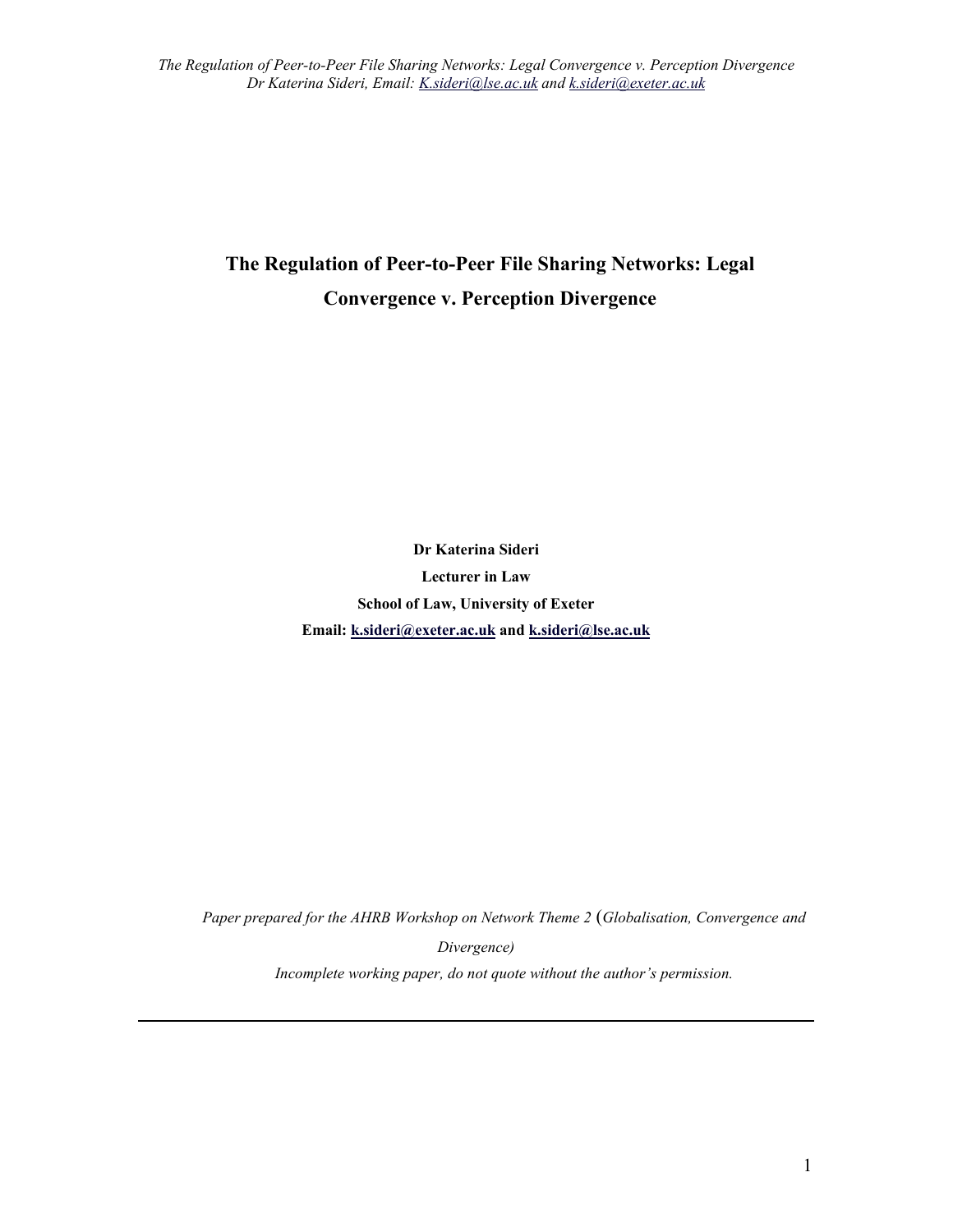### **A P2P: Regulatory Convergence**

 $\overline{a}$ 

Millions of people around the globe use peer-to-peer (P2P) file sharing networks. However, as these networks function like search engines, allowing looking into files stored in users' hard discs, many engage in downloading music and movies for free, without compensating copyright holders. Digital technology makes the distribution of multiple perfect copies of copyright material so easy that the entertainment industry has been alerted and brought proceedings before courts in the US, Europe, Canada, Australia and Asia, targeting users and the makers of P2P software for copyright violations, and submitting that it has lost millions as a result of the piracy and counterfeiting taking place in such networks. However, P2P networks are not meant to be primarily designed to promote piracy.<sup>[1](#page-1-0)</sup> They play the role of a new distribution channel to promote music or other kinds of art, or even share personal photos with some million other users, thus advancing cultural expression and creativity. They are also a tool to sample music, make compilation  $CDs<sup>2</sup>$  and re-discover music by unknown or forgotten groups of the past.

Controversial as the issue of P2P may be, a number of Directives in the EU, such as the Directive on the Harmonisation of Certain Aspects of Copyright and Related Rights in the Information Society and the Directive on the Enforcement of Intellectual Property Rights,<sup>3</sup> seek to regulate the activities taking place on them, following similar legal

<span id="page-1-0"></span><sup>1</sup> An analogy may be drawn between P2P programs and the decision in CBS Songs v. Amstrad [1988] 2 All ER, where the question asked was: Is the company manufacturing and marketing a double deck recorder liable for authorising illegal copying according to s. 16 (2) of the the UK Copyright Design and Patents Act 1988? It was crucial that there was an asterisk in the advertisement of the product warning users that they should get permission for engaging in any act that would violate copyright law. Accordingly, the House of Lords held that the machine had substantial legal uses, and it was up to the users to decide how to use the double deck recorder, thus CBS could not be held to have authorised illegal copying. In the USA, the same approach was taken in the Betamax case (Sony v. Universal Studios), where the Supreme Court held that the use of VCRs does not constitute copyright infringement.

<span id="page-1-1"></span><sup>2</sup> It is important to note that in France for example, copyright law allows copying for private use, so it is lawful to copy a CD to a cassette. Levies on the sale of blank cassettes, equipment and hardware aim at compensating creators for any such private copying resulting in prejudicing copyright holders legitimate rights. However, in the UK, copyright law neither permits private copying of CDs to cassettes, nor is there a levy scheme, as the argument is that that such levies unnecessarily interfere with the function of efficient markets. The only relevant provision is Section 70 that allows private copy for time-shifting purposes, in other words for viewing or listening at a more convenient time. On the other hand, as in Canada downloading a song for personal use does not amount to infringement, the court in BMG Canada Inc. v. John Doe decided that there is not a real difference between a library that places a photocopy machine in a room full of copyrighted material and a computer user that places a personal copy on a shared directory linked to a P2P service, see BMG Canada Inc. v. John Doe, 2004 FC 488.

<span id="page-1-2"></span><sup>&</sup>lt;sup>3</sup> Directive 2001/29/EC on the Harmonisation of Certain Aspects of Copyright and Related Rights in the Information Society; Directive **2004/48/EC** on the Enforcement of Intellectual Property Rights**.**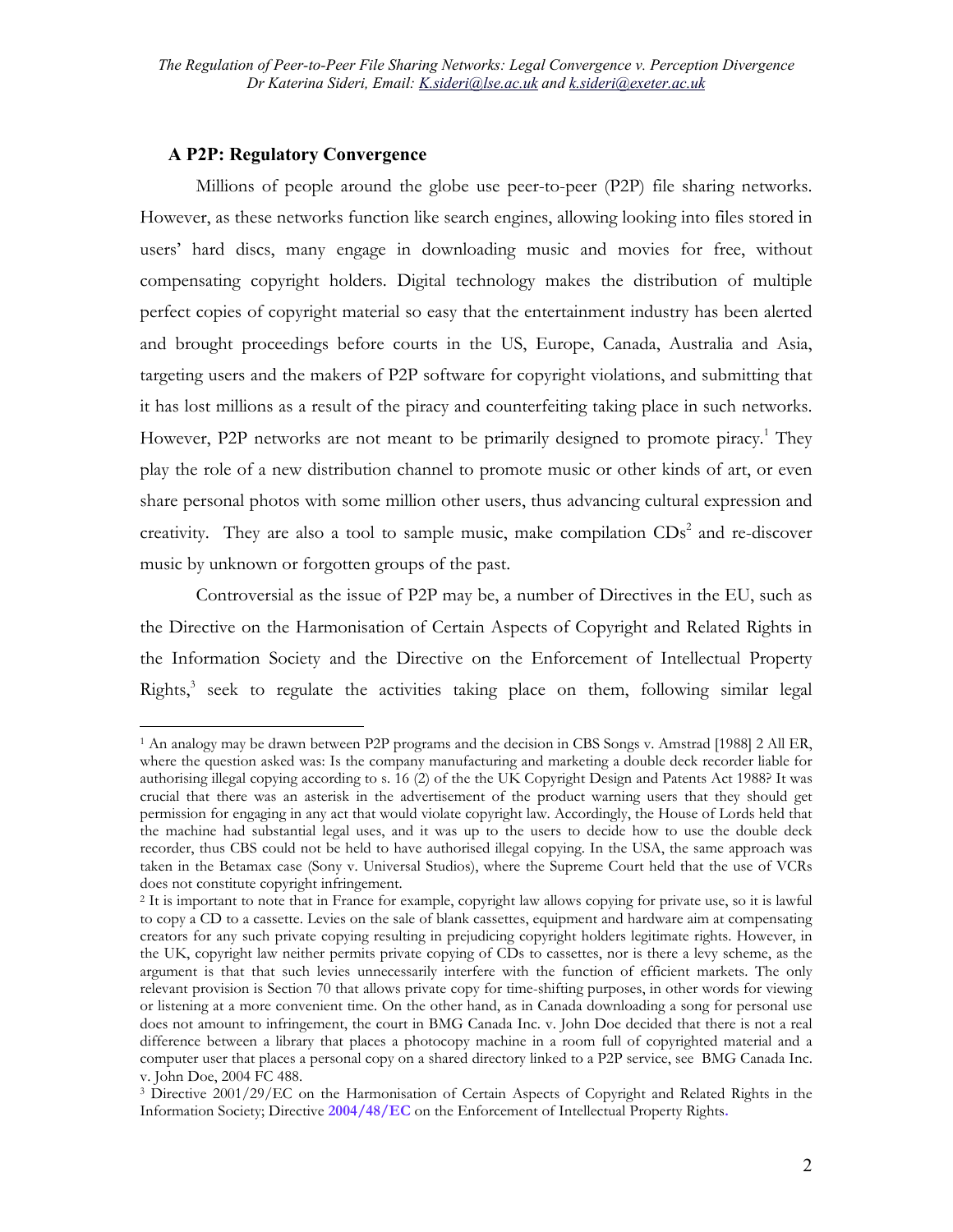developments in the USA,<sup>4</sup> and targeting not only P2P companies but also users. For example, the Copyright and Related Rights Regulations 2003,<sup>[5](#page-2-1)</sup> which implement the Information Society Directive in the UK, introduce a civil remedy against a person carrying out an unauthorised act of circumvention of '*effective technological measures'* (other than in respect of a computer program). '*Effective technological measures*' are defined as measures to control the use of a copyright work through an access control or protection process such as encryption or scrambling. In other words, 'cracking' the code of a DVD preventing unauthorised copying is outlawed (which of course is the act the logically precedes the circulation of a video file on P2P networks). Similar provisions apply in respect to the circumvention of '*rights management information systems'* by any device or service. Such rights management information systems present us with a technology designed to detect and impede unauthorized consumer file swapping, as it is used to track any unauthorised use of the work. This is because the rightholder can set requirements (a time limit, financial requirements etc), which should be met for the work to be used.

Although there is no criminal sanction as to rights management information systems*,* it will be a criminal offence to manufacture or sell *a device* primarily designed, produced or adapted for the purpose of enabling or facilitating the *circumvention* of *effective technological measures*, or to provide *a service* primarily designed to enable or facilitate the circumvention of effective technological measures, unless the defendant can prove that she did not know or had no reasonable ground to know what the primary purpose of the device or service is. Furthermore, the Regulations introduce new criminal offences for unauthorised '*communication of protected material to the public'*, either in the course of a business or otherwise, if it is to such an extent as to affect prejudicially the owner of copyright. Obviously file swapping on P2P networks is caught by this provision. Finally, the courts have the power to grant an injunction against a service provider who has actual knowledge of another person using their service to infringe copyright law.

Another important piece of legislation on the EU level is the Directive on the Enforcement of Intellectual Property Rights, which was adopted by the Commission on the 26 of April 2004. Key provisions are the ones relevant to the seizure of evidence, the precautionary seizure of property, and the '*Right of Information*' that grants intellectual

<span id="page-2-1"></span><span id="page-2-0"></span>

<sup>&</sup>lt;sup>4</sup> Digital Millennium Copyright Act, Oct. 20, 1998 (Public Law 105-304) HR.2281.<br><sup>5</sup> The Copyright and Related Rights Regulations 2003 (SI 2003 No. 2498) came into force on 31 October 2003.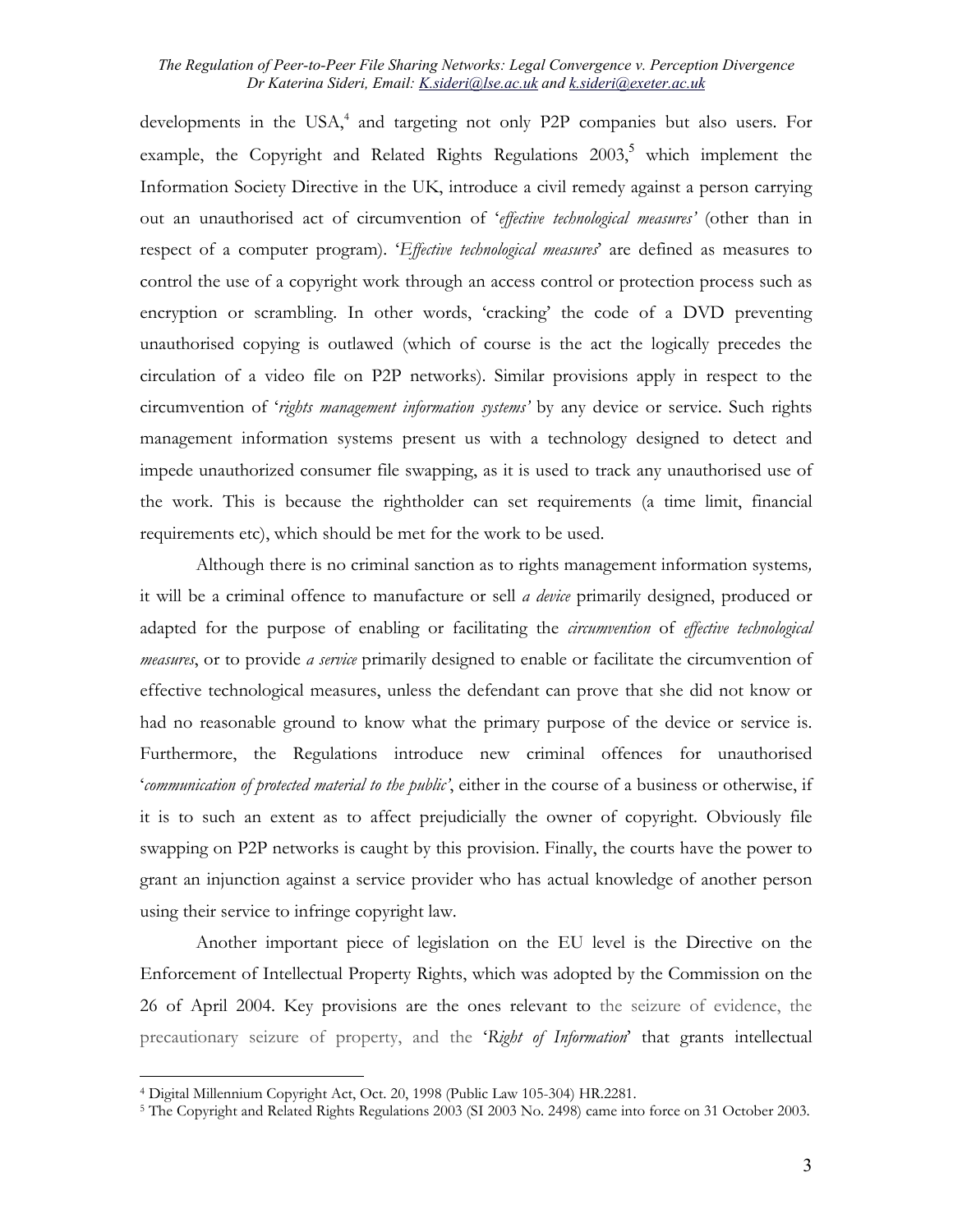property owners broad subpoena powers to obtain personal information from, for example, Internet service providers and universities about alleged infringers.<sup>6</sup> These provisions are applicable in respect to infringing acts committed '*on a commercial scale'*, which replaced (and narrowed down) the text in the original proposal, which would have made these provisions applicable in respect to acts carried out '*with commercial purposes'* or causing '*significant harm to the rights holder'*. As for the seizure of evidence, in Article 7, the Directive gives courts the right to order the seizure of infringing goods and all relevant evidence relating to the alleged infringement, even before proceedings on the merits of the case have been initiated, and even if there is no demonstrable risk that evidence may be destroyed (subject to the protection of confidential information). If a risk of evidence destruction exists, the seizure may be ordered before the defendant has been heard.<sup>[7](#page-3-1)</sup> As for criminal sanctions, recital 28 provides that criminal sanctions are, in appropriate cases, a means of ensuring the enforcement of intellectual property rights, but it is left to the Member States to decide whether it is desirable to introduce such sanctions or not.

<span id="page-3-0"></span><sup>6</sup> Similarly broad subpoena powers found in the controversial US Digital Millennium Copyright Act (DMCA), which have been used by the Recording Industry Association of America to obtain personal information on users of P2P. However, the decision by the U.S. Court of Appeals for the District of Columbia in Recording Industry Association of America v. Verizon Internet Services Inc., of 19 December 2003 (No. 02ms00323 and No. 03ms00040) is important as it found that the subpoena provisions of the DMCA do not apply to private communications on a subscriber's computer or the P2P applications and networks used for music file sharing. Under the decision, subpoenas will not be issued without access to judicial supervision in instances in which the privacy rights of individual Internet users are potentially at risk. Before, the fast track subpoena provisions of the DMCA were used, which empowered obtaining personal information about Internet users by filing a form with a court clerk. In particular in page 3 of the decision the court found: '*On appeal Verizon presents three alternative arguments for reversing the orders of the district court: (1) § 512(h) does not authorize the issuance of a subpoena to an ISP acting solely as a conduit for communications the content of which is determined by others; if the statute does authorize such a subpoena, then the statute is unconstitutional because (2) the district court lacked Article III jurisdiction to issue a subpoena with no underlying 'case or controversy' pending before the court; and (3) § 512(h) violates the First Amendment because it lacks sufficient safeguards to protect an internet user's ability to speak and to associate anonymously. Because we agree with Verizon's interpretation of the statute, we reverse the orders of the district court enforcing the subpoenas and do not reach either of Verizon's constitutional arguments*.' In the Directive on the Enforcement of Intellectual Property Rights, Section 3 Article 9 is not clear as to whether legal proceedings must have already begun before personal information is disclosed. It remains to be seen how the Directive will be implemented and whether there will be a court hearing to decide whether personal information should be turned over (Article 9 requires MS that '*the judicial authorities shall order, at the request of the right holder, unless particular reasons are invoked for not doing so, any person to provide information on the origin of the goods or services which are thought to infringe an intellectual property right and on the networks for their distribution or provision'*).<br>7 However, in Section 2, Article 7 also provides that *'Where measures to preserve evidence are adopted without the other* 

<span id="page-3-1"></span>*party having been heard, the parties affected shall be given notice, without delay after the execution of the measures at the latest. A review, including a right to be heard, shall take place upon request of the parties affected with a view to deciding, within a reasonable period after the notification of the measures, whether the measures shall be modified, revoked or confirmed*.' Moreover, paragraph 2 provides that '*Member States shall ensure that the measures to preserve evidence may be subject to the lodging by the applicant of adequate security or an equivalent assurance intended to ensure compensation for any prejudice suffered by the defendant as provided for in paragraph 4*.'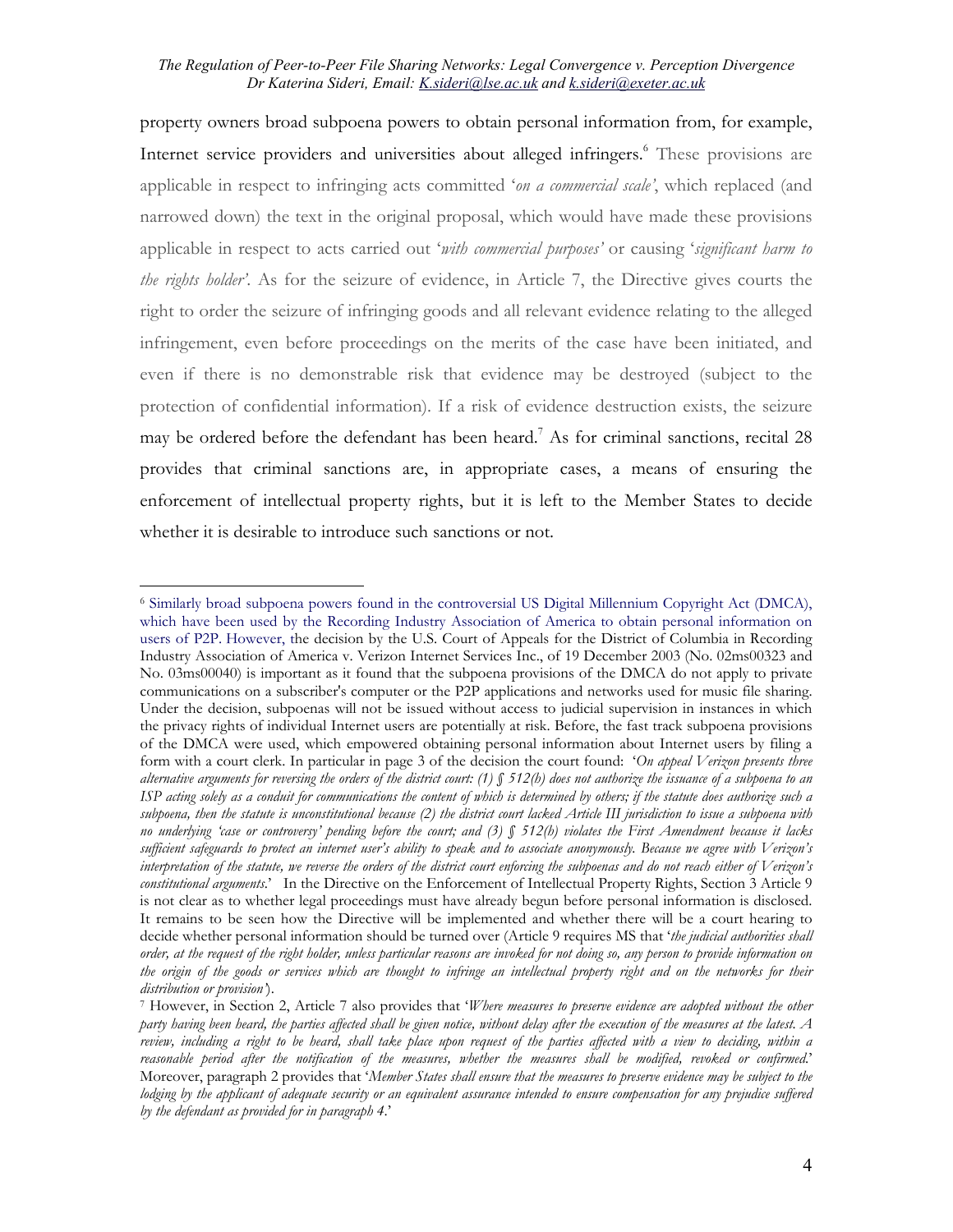<span id="page-4-2"></span>The above-mentioned legislative measures are not unproblematic and have been heavily criticized. The argument promoted is that criminalisation and the protection of copyrighted material simultaneously by law, software code and contract may undermine fair use. The issue of fair use was especially raised in respect to technical protection measures and digital management information systems. The problem here is that for someone to use a copy-protected work, for example for the purpose of private research in the UK, she would have to go through the cumbersome procedure of making a complaint to the Secretary of State, who will be empowered to give directions to the copyright owner or her licensee to make available the means of carrying out the permitted act, in the absence of a voluntary measure or agreement.[8](#page-4-0) Finally, privacy issues may be relevant to the new '*Right of Information*' and the broad subpoena powers to obtain personal information of the new Directive on the Enforcement of Intellectual Property Rights.

However, the focus of this paper is not on further discussing the legal implications of the above legal measures in respect to fair use. The purpose of this paper is to ask this question: despite the admittedly draconian legal measures enacted both in the EU and the USA, seeking to regulate illegal conduct on P2P networks, and regardless of the lawsuits brought by the entertainment industry in various countries in the world, millions of users still engage in illegal file sharing. The question then is: Why is this happening? Why do people still engage in illegal activity over P2P networks?

This question is interesting, as it appears that file sharing continues to thrive. Grokster claims 10 million users a month. A recent survey commissioned by the company found that far from being stereotyped college students, 71% of its users are between the ages of 25 and 54, their average household income is over \$50,000, and 53% have a college degree.<sup>[9](#page-4-1)</sup> And although some surveys draw attention to a drop in the number of users after the lawsuits in the US, others point to that the data produced in such statistical surveys do not reveal the whole truth.<sup>10</sup> In the light of the above, the following will look at possible ways to explain this phenomenon.

<span id="page-4-0"></span><sup>8</sup> The Copyright and Related Rights Regulations 2003 (SI 2003 No. 2498).

<span id="page-4-1"></span><sup>9</sup> Thompson, B. (2003) 'Time to end online music battles' *BBC World News Online Version* available at

<sup>&</sup>lt;sup>10</sup> It's difficult to tell whether those figures correspond to the statistics produced by P2P. KaZaa has been downloaded over 310 million times, according to Download.com. But the service has not disclosed other usage statistics. Firms that track file sharing, such as BayTSP and bigChampagne, have recorded steady usage over the past year, while companies specialising in distributing P2P programs claim there was not a significant drop in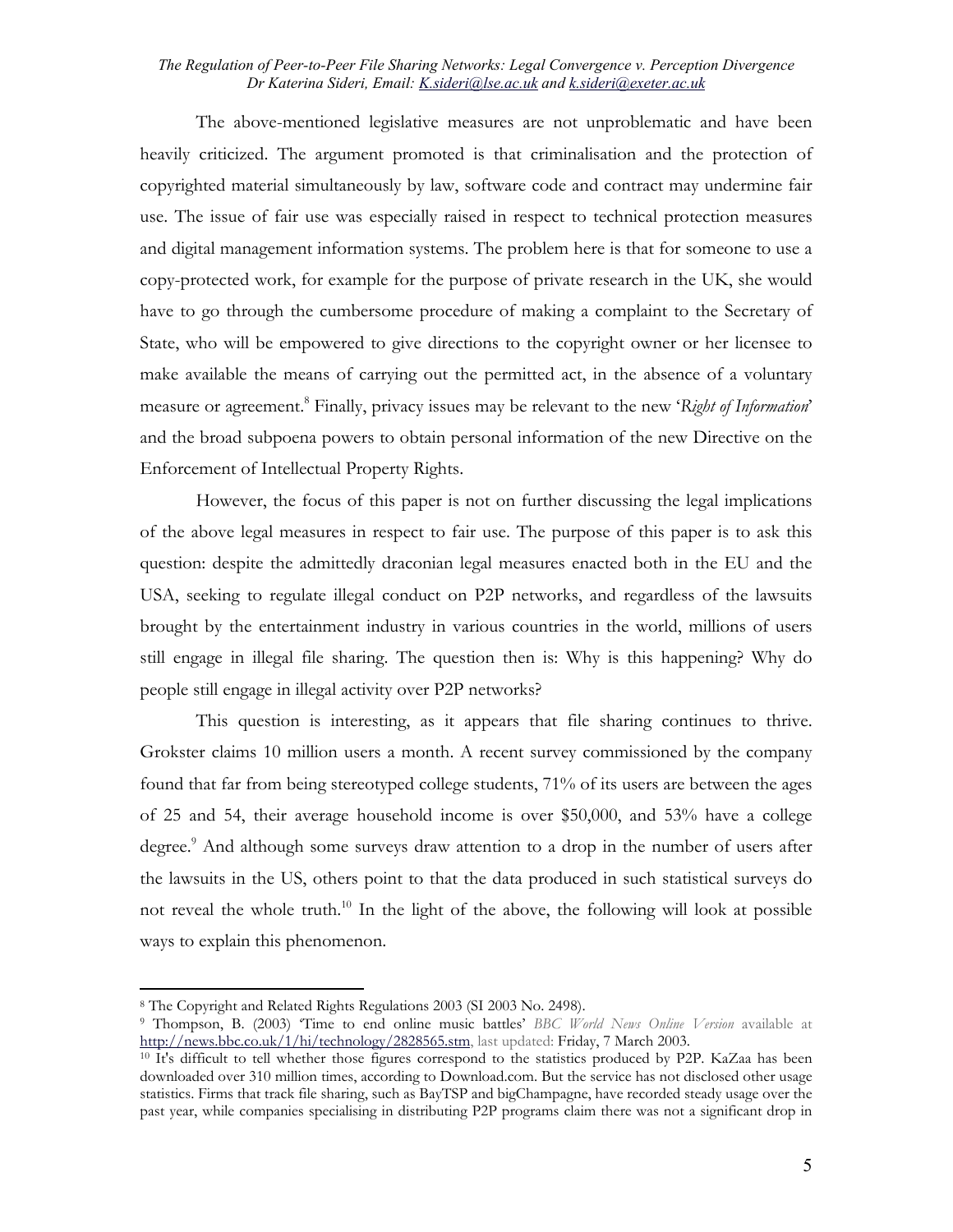### **B Why do people (dis)obey the law?**

 $\overline{a}$ 

For some theorists, such as Austin and Bentham, it is the notion of punishment that should underline any discussion of why people obey or disobey the law.[11](#page-5-0) Austin draws heavily on Bentham to argue that the validity of law is premised on the willingness of the sovereign to impose sanctions. This view comes close to arguments presented by some commentators supporting the view that that conduct on P2P networks can be explained on the basis of it being '*the thrill of getting something for nothing - and not getting caught doing it.'* [12](#page-5-1) It also appears to be the view of the entertainment industry, which apparently seeks to remind P2P users that the Internet and P2P networks are not a virtual wild west, but law applies and punishment is imminent. Indeed as a P2P user, one can download movies, software and music files, although many times the files would be of poor quality, containing viruses or being corrupted, especially after the entertainment industry has circulated many of these, with a view to deter users from downloading the latest hits and other popular files.

users downloading P2P programs. In the new analysis section of the BusinessWeek online Brian Hindo wrote that Rosso, the former president of Grokster, argued that '*Optisoft's income has seen little change even as the RIAA lawsuits were rolled out…..the services added over 3 million unique users in the past year, with half a million new copies of the software downloaded each month, mostly by U.S. users. Many users may have resumed downloading after a federal appeals court ruled in December that the RIAA's subpoena tactics were not covered under the 1998 copyright act'*. The same article points out that the surveys disclosed provide an unrealistic view of the situation. '*BayTSP, a Silicon Valley watchdog that works for three of the major record labels, tracks the number of songs available for download worldwide. It sees just a 10% drop since July and also notes steady migration from older, virus-ridden programs like KaZaA to hipper peer-to-peer networks such as eDonkey and Bit Torrent*,' which were not included in most of the surveys disclosed Similarly, *'Los Angeles-based researcher BigChampagne, which monitors millions of global file swappers, actually sees a 35% increase in illegal traffic from 2002 to 2003…. Given BayTSP's and BigChampagne's broader sample sizes, says John Palfrey, of Harvard Law School's Berkman Center for Internet & Society, "They're going to have more accurate empirical data"'.* It has also been pointed out by people like *Pew analyst Mary Madden* that there may be problems with the methodology used by the companies conducting surveys, as they phone U.S. adults, who may be reluctant to self-report an illegal activity. Finally, comScore analyst Graham Mudd said *'he would expect different results had the study included overseas users and more services, whose constantly evolving network architecture make detection more difficult'* while the RIAA declined to comment on the surveys but conceded that its own studies indicate increased public awareness of the legal situation relevant to P2P, [http://www.businessweek.com/technology/content/jan2004/tc20040116\\_9177\\_tc024.htm](http://www.businessweek.com/technology/content/jan2004/tc20040116_9177_tc024.htm) page visited on 10 June 2004.

<span id="page-5-0"></span>11 Austin, J. (1977) *Lectures on Jurisprudence and the Philosophy of Positive Law* (St. Clair Shores, MI: Scholarly Press), especially see Lecture XXII: Duty, Injury, and Sanction; Jeremy Bentham, J. (1988) *A Fragment of Government* (Cambridge: Cambridge University Press).

<span id="page-5-1"></span><sup>&</sup>lt;sup>12</sup> Murphy A (2004) 'Queen Anne and Anarchists: Can Copyright Survive in the Digital Age?' paper presented the Oxford Intellectual Property Research Centre Seminar on 26th February 2002 available at [http://www.oiprc.ox.ac.uk/EJWP0202.pdf.](http://www.oiprc.ox.ac.uk/EJWP0202.pdf) According to the author '*the thrill of getting something for nothing - and not getting caught doing it - still draws punters to the new websites which are more sophisticated than Napster - not least because they aren't based on a central file server and are therefore much more difficult to pin down by litigation. And if Shaun Fanning has forsaken the student bedroom for the boardroom then there are others to take his place. The open source or "copyleft" movements are gathering momentum, with New Scientist adding its weight to the bandwagon*', see p. 11. Anthony Murphy is the Director of Copyright, UK Patent Office.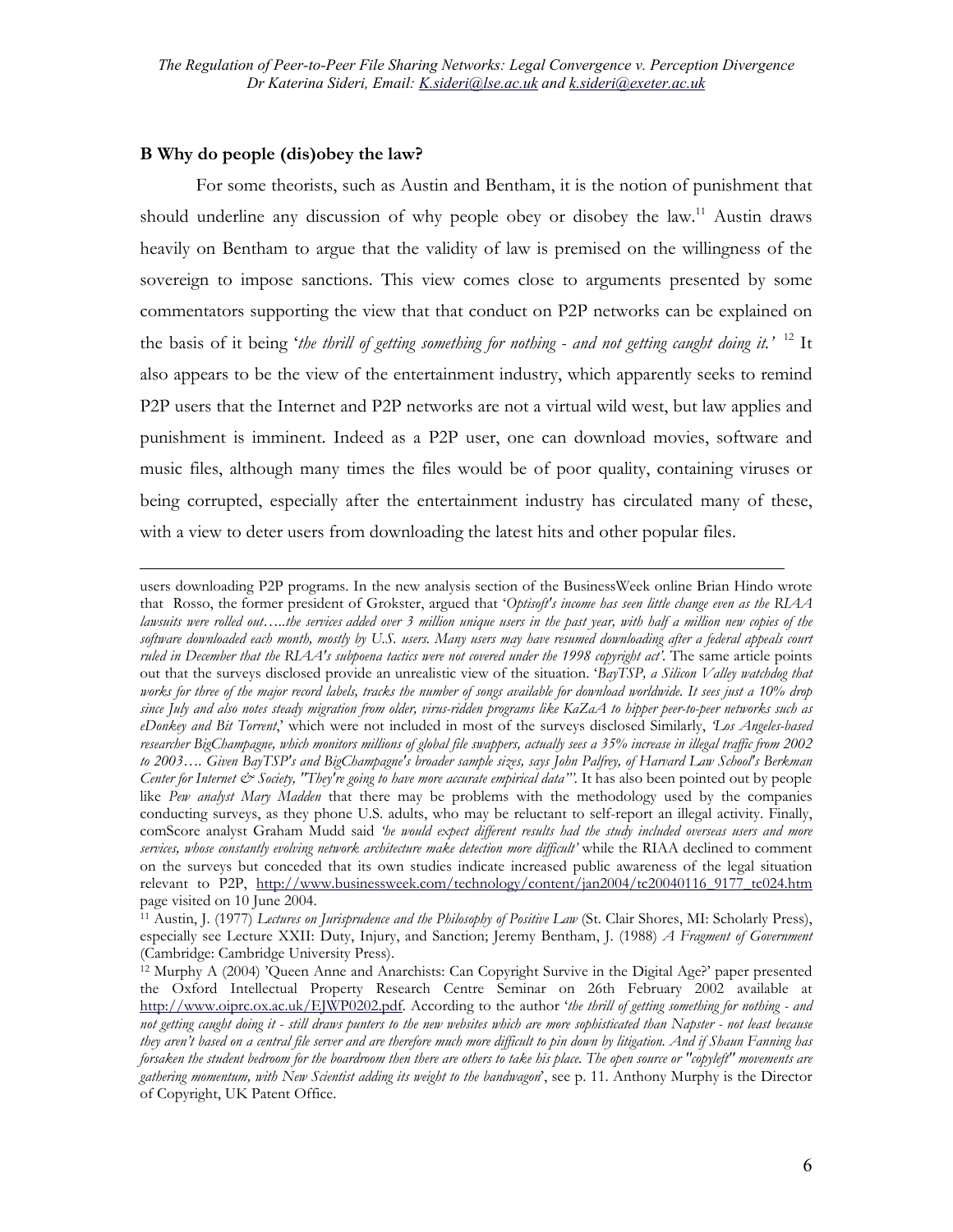<span id="page-6-5"></span>However, other legal philosophers, such as Hart, have moved away from positioning the notion of punishment at the heart the discussion, to raise the issue of legitimacy: People may obey the law for various reasons, as some may engage in a calculation of costs and benefits, others may accept the legitimacy of law in general, just because they do what others do, or follow without question traditional attitudes, while some would commit to promoting the societal welfare.<sup>13</sup> Dworkin also argued that the legal order should be legitimised, and this is done on the basis of a set of commonly accepted principles amongst members of a community.<sup>14</sup> Finally, Rawls came to grips with legal obligations as imposing a necessary restriction to the individual will, if one is to reap communal benefits. Furthering just institutions is a natural duty,  $15$  and the argument put forward is that a rule is followed as a result of a deontological duty based on conceptions about justice and fairness, which again brings attention to the problem of legitimation of authority in the eyes of citizens bound by rules.[16](#page-6-3) 

According to this view, a lack of legitimacy can also explain the problematic enforcement of law. Tyler's' empirical work reinforces this point, as by means of survey data he has shown that people are willing to obey legal rules, if they think that these have been enacted by means of fair procedures and by authorities perceived as competent.<sup>17</sup> Embracing this approach, some commentators have argued that copyright law lacks legitimacy, as it is an obscure body of law, having emerged and evolved without the participation of the layman. As such, it presents us with an incomprehensible body of law, difficult to be understood by the average user. The intangible nature of the subject of copyright further adds to the complexity of the relevant laws, as does the fact that property and intellectual property are regulated in a different way, since the mere fact that one owns a CD does not mean that there are no restrictions on the possible ways it can be used, as for example, its communication to the public is controlled.[18](#page-6-5) Moreover, the problem of legitimacy is apparent

<span id="page-6-1"></span>

<span id="page-6-2"></span>

<span id="page-6-4"></span><span id="page-6-3"></span>

<span id="page-6-0"></span><sup>&</sup>lt;sup>13</sup> Hart, H.L.A. (1994) *The Concept of Law* (Oxford: Oxford University Press, second ed)<br><sup>14</sup> Dworkin, R. (1986) *Law's Empire* (Cambridge: Harvard University Press)<br><sup>15</sup> Rawls, J. (1971) *Theory of Justice* (Belknap; Ha *Law Review* 361.<br><sup>18</sup> Samuelson, P. (1989) 'Information as Property: Do Ruckelshaus and Carpenter Signal a Changing Direction

in Intellectual Property Law? 38 *Catholic University Law Review* 365; Garon, J. M. (2003) 'Normative Copyright: A Conceptual Framework for Copyright Philosophy' (2003) 88 *Cornell Law Review* 1278; Jensen, C. (2003) **'**The More Things Change, The More They Stay The Same: Copyright, Digital Technology and Social Norms' (2003) *56 Stanford Law Review 531*; Hunter D. and Lastowka, G. (2004) 92 'The Laws of the Virtual Worlds' *California*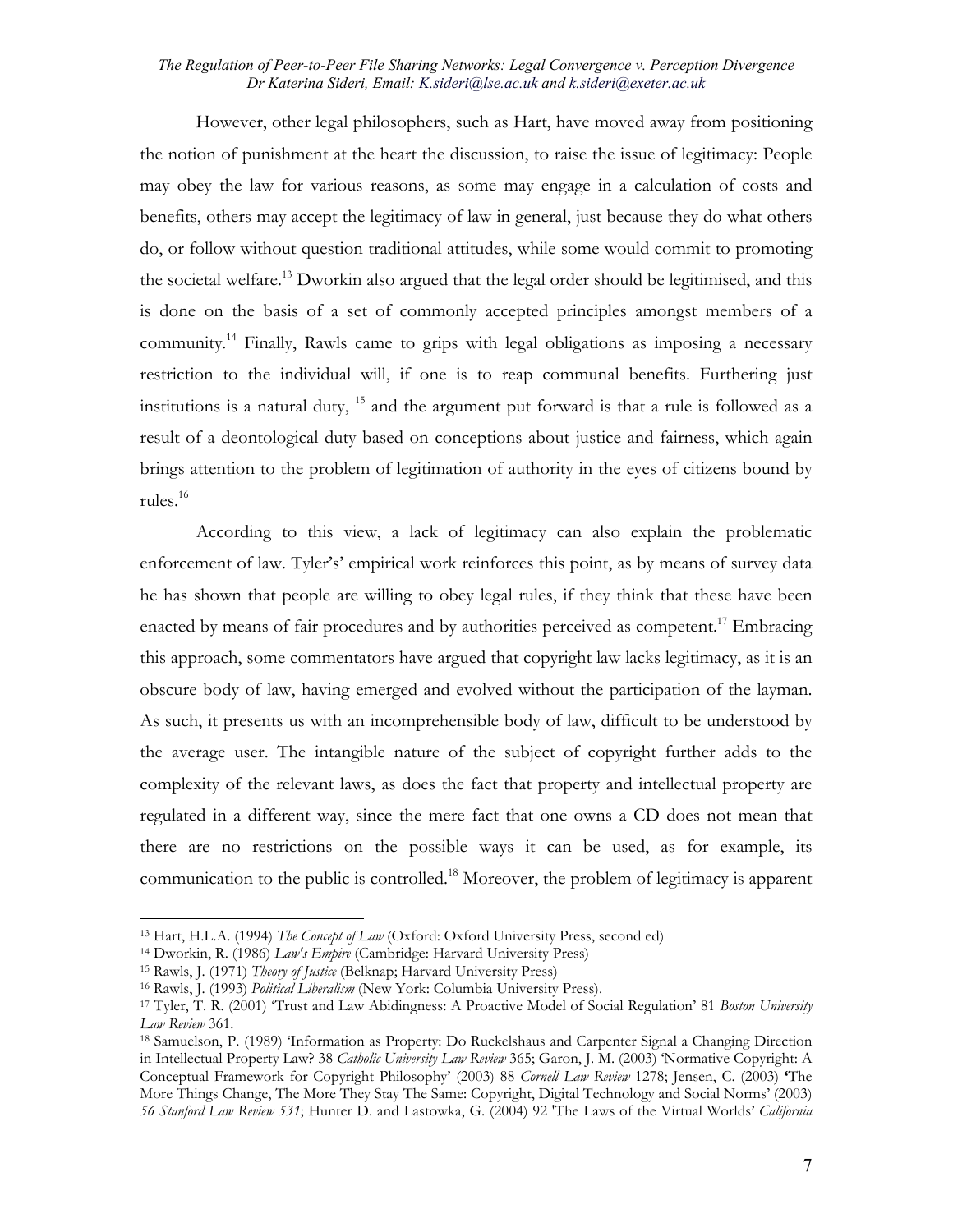<span id="page-7-4"></span>in the context of the widespread feeling that the Recording and Movie Industry are exploiting artists and users, hence rendering file-sharing moral.<sup>[19](#page-7-0)</sup>

Coming back to discussing the reasons why people obey the law, many commentators have used the tools of law and economics to argue that social conventions may co-exist alongside legal norms, and as such the argument is that it may be that the costs of observing legal rules increase when strong divergent social norms result in peer disapproval, as an individual may seek to avoid damaging her reputation. A second scenario would be when an individual may decide to choose from a '*toolkit'* of social norms in order to signal the intention to co-operate, a process again underlined by a cost-benefit analysis. $20$ In other words, there is a market for norms, which rational agents use in return for a material advantage, prestige, beneficial co-operation, or some other gain.<sup>[21](#page-7-2)</sup> This position comes close to the extensive literature on the possibility to conceptualise formal law as coexisting with autonomous normative orders emerging from codes of conduct existing in parallel with state law, which can potentially be used as a source of resistance to the dominant ideology<sup>22</sup> Contrary to Hart and Kelsen, anthropologists and sociologists have long ago pointed to that rules governing conduct need not emanate from the state, $^{23}$  while

*Law Review* 1; Yu K. P. (2003) 'The Copyright Divide 25 *Cardozo Law Review*; Moohr S. G. (2003) 'The Crime of Copyright Infringement: An Inquiry based on Morality, Harm and Criminal Theory' 83 *Boston University Law Review* 731.<br><sup>19</sup> Garon, J. M. (2003) 'Normative Copyright: A Conceptual Framework for Copyright Philosophy' (2003) 88

<span id="page-7-0"></span>*Cornell Law Review* 1278.<br><sup>20</sup> Lessig, L. 'The Regulation of Social Meaning' 62 *University of Chicago Law Review* 943; Posner, E. A. (1996)

<span id="page-7-1"></span><sup>&#</sup>x27;Law, Economics, and Inefficient Norms' 144 *University of Pennsylvania Law Review* 1697; Sunstein, C. (1996) 'Social Norms and Social Roles' 96 *Columbia Law Review* 903; Lessig, L. (1998) 'The New Chicago School' 27

<span id="page-7-2"></span><sup>&</sup>lt;sup>21</sup> Posner, E. A. (1996) 'The Regulation of Groups: the Influence of Legal and Nonlegal Sanctions on Collective Action' 63 *University of Chicago Law Review 133*; Posner, E. A. (1997) 'Standards, Rules, and Social Norms' 21 *Harvard Journal of Law & Public Policy* 101; Eric A. Posner, E. A. (1998) 'Symbols, Signals, and Social Norms in Politics and the Law' 27 *Journal of Legal Studies* 765.

<span id="page-7-3"></span><sup>&</sup>lt;sup>22</sup> Comaroff, J. & Comaroff, J. (1991) *Of Revelation and Revolution: Christianity, Colonialism and Consciousness in South Africa* (Chicago: University of Chicago Press); Hunt, A. (1985) 'The ideology of law: Advances and problems in recent applications of the concept of ideology to the analysis of law' 19 *Law and Society Review* 11-37; Hirsch, S. F. & Lazarus-Black, M. (1994) Introduction: Performance and Paradox: Exploring Law's Role in Hegemony and Resistance' in Hirsch, S. F. & Lazarus-Black, M. (1994) *Contested States: Law, Hegemony and Resistance* (New York: Routledge).

<sup>23</sup> Gurvitch, G. (1947) *Sociology of Law* (Butler and Tanner); Durkheim, E. (1933 orig. 1893) The Division of Labor in Society (New York: Free Press); Malinowski, B. (1935) *Coral Gardens and their Magic* (Allen and Unwin, London); Lévi-Strauss, C. (1963) *Structural Anthropology* (New York: Basic Books, orig. 1958); Gulliver, P. H. (1979) *Disputes and Negotiations: A Cross-Cultural Perspective* (New York: Academic Press); Foucault, M. (1972) *The Archaeology of Knowledge* (London: Tavistock Publications, orig. 1969); Foucault, M. (1979) *Discipline and Punish: The Birth of the Prison (*Harmondsworth: Penguin, orig. 1975); Foucault, M. (1981) *The history of Sexuality Vol 1: An introduction* (Harmondsworth: Penguin, orig. 1976); Foucault, M. (1990) *Madness and Civilisation: A History of Insanity in the Age of Reason* (London: Routledge, orig. 1961); Weber, M. (1978) *Economy and Society* (Berkeley &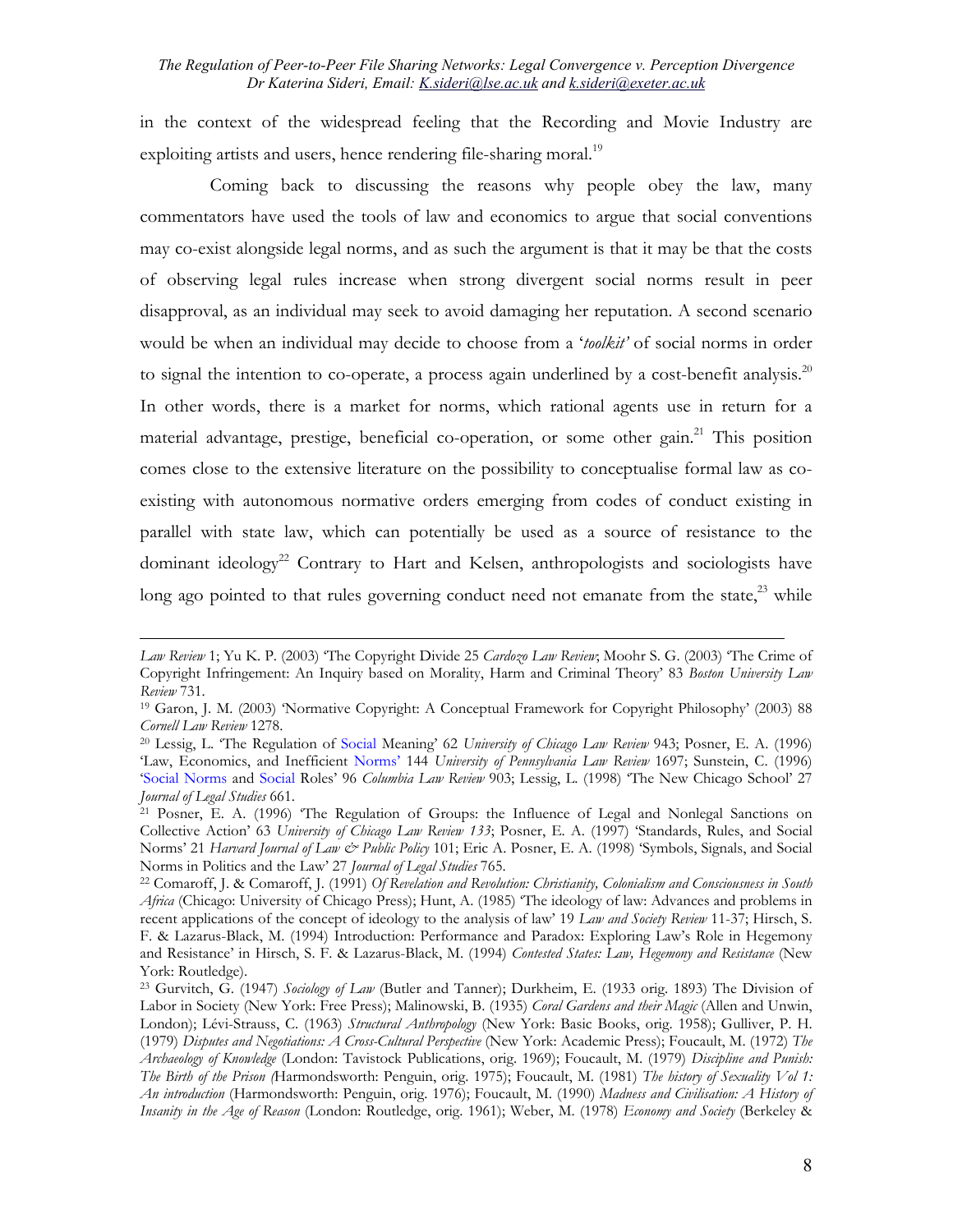the extensive literature on the constitutive role of  $law<sup>24</sup>$  is also relevant here as it is concerned not with *formal law*, but with the constitutive quality of instruments embracing a heterarchical understanding of law.

The position of this paper takes on board the understanding that there is a range of sources of law and relevant institutions. However, the thesis advanced here is different from the law and economics approach, as it is based on the assumption that agents are not always rational, engaging in a cost-benefit analysis and acting in their own self-interest. Norms are not externally imposed, constraining the individual, but are part of the history of the cultural setting inhabited by agents. Social meanings and rules of the game are subject to cognition and not automatically performed or externally imposed. Deeply embedded patterns of thinking and acting bound rationality.[25](#page-8-1) Looking at repetitive everyday practices capturing normative expectations and coming to grips with the symbolic nature of these, reveals useful insights about why people obey or disobey rules. In the light of the above, the following will argue that preserving recognition and prestige underlines the above processes, as, being a popular insider according to the standards dictated by a certain group, feeds into the

Los Angeles: University of California Press); Nader, L. and Nader, C. (1985) 'A wide angle on regulation: An anthropological perspective' in Noll R. (ed) (1985) *Regulatory Policy and the Social Sciences* (Berkeley: University of California Press); Nader, L. (1990) *Harmony Ideology* (Stanford: Stanford University Press); Nader, L. (2002) 'Controlling processes. Tracing the dynamic components of power' in M. Mundy (ed), *Law and Anthropology* (Aldershot, Burlington, USA: Ashgate/Dartmouth); Moore, E. P. (1993) `Gender, Power, and Legal Pluralism: Rajasthan, India' 17 *American Ethnologist* 431. 24 Yngvesson, B (1988) 'Making Law at the Doorway: The Clerk, the Court and the Construction of

<span id="page-8-0"></span>Community in a New England Town' 22 *Law and Society Review* 409-448; Simon, J. (1988) 'Ideological Effects of Actuarial Practices' 22 *Law and Society Review* 771-800; Starr, J. & Collier J. F. (1989) (eds) *History and Power in the Study of Law: New Directions in the Study of Legal Anthropology* (Ithaca: Cornell University Press); Fitzpatrick, P. (1988) 'The rise of informalism' in Matthews, R. (ed) *Informal Justice?* (London: Sage); Murphy, W. T (1997) The

<span id="page-8-1"></span><sup>&</sup>lt;sup>25</sup> Bourdieu, P. (1972) *Esquisse d'une Théorie de la Pratique. Precédé de Trois Etudes d'Ethnologie Kabyle* (Geneve: Droz); Bourdieu, P. (1977) *Outline of a Theory of Practice* (Cambridge: Cambridge University Press, orig. 1972); Bourdieu, P. (1979) *Algeria 1960: Essays* (Cambridge [Eng.]; New York: Cambridge University Press); Bourdieu, P. (1980) 'Le capital social' 32 *Actes de la Recherche en Sciences Sociales* 2-21; Bourdieu, P. (1984) *Distinction: A Social Critique of the Judgment of Taste* (London: Routledge & Kegan Paul, orig. 1979); Bourdieu, P. (1986a) 'La force du droit: Eléments pour une sociologie du champ juridique' 64 *Actes de la Recherche en Sciences Sociales* 3-19 ; Bourdieu, P. (1986b) 'The forms of capital' in Richardson, J. G. (ed) (1986) *Handbook of Theory and Research for the Sociology of Education* (New York: Greenwood Press); Bourdieu, P. (1986c) 'Habitus, code et codification' 64 *Actes de la Recherche en Sciences Sociales* 40-44; Bourdieu, P. (1990) *The Logic of Practice* (Cambridge: Polity, orig. 1979); Bourdieu, P. (1990) *In other Words. Essays Towards a Reflexive Sociology* (Oxford: Polity, orig. 1987); Bourdieu, P. (1991) *Language and Symbolic Power* (Cambridge: Polity in association with Basil Blackwell, orig. 1977-1984); Bourdieu, P. (1993) *The Field of Cultural Production: Essays on Art and Literature* (Cambridge: Polity Press, orig. 1992); Bourdieu, P. (1994) 'Rethinking the state: Genesis and structure of the bureaucratic field' 12 *Sociological Theory* 1-18; Bourdieu, P. (1996) *State Nobility: Elite Schools in the Field of Power* (Oxford: Polity Press, orig. 1989); Bourdieu, P. and Wacquant, L. (1992) *An Invitation to Reflexive Sociology* (Chicago: University of Chicago Press).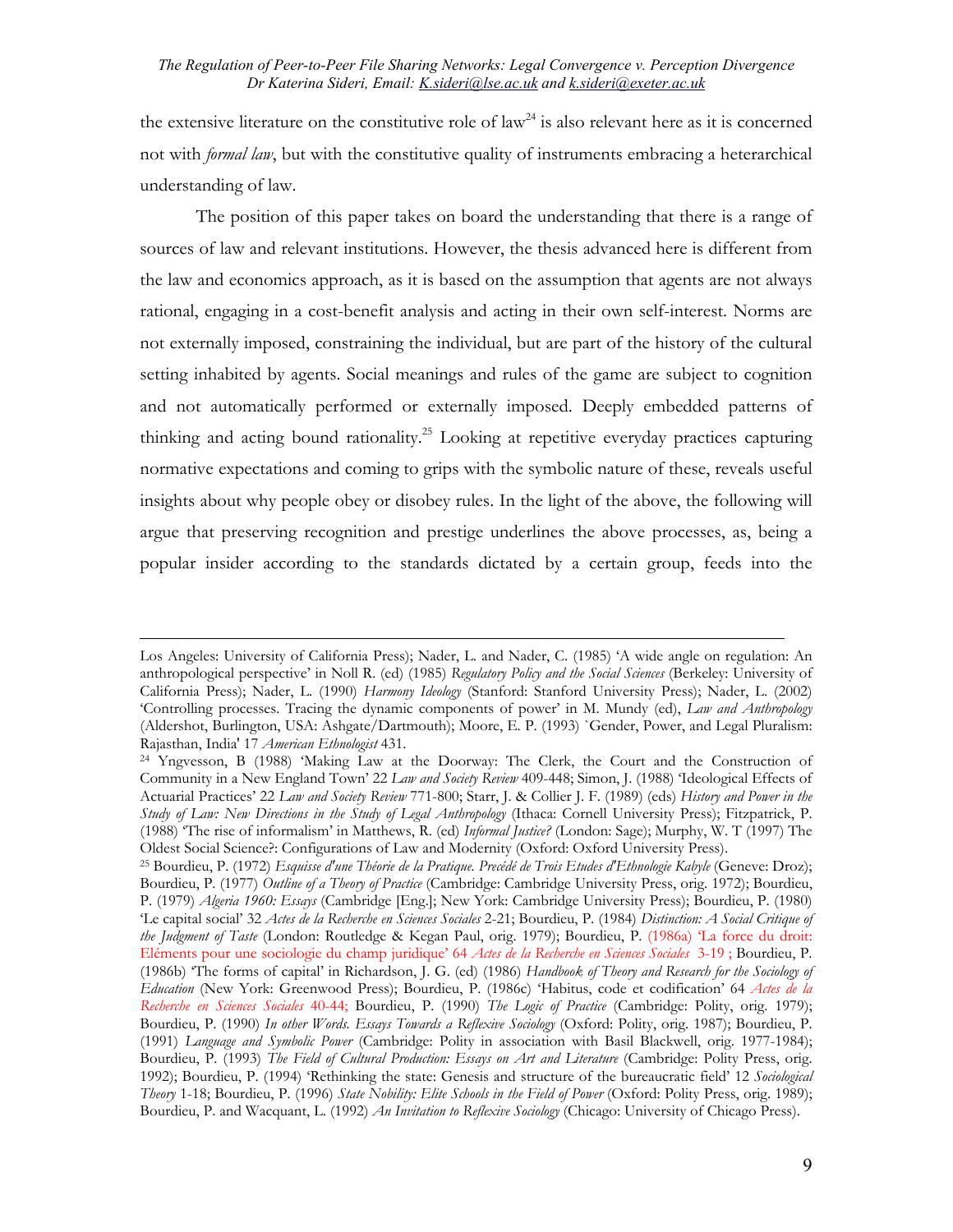reinforcement of certain social practices, which may simultaneously result in weakening obedience to law, if there is divergence between the two.

The following will explain how Goffman's work and ethnographic research is relevant to the present exercise to come to grips with the practices of P2P communities with a view to explain divergence on the face of the legislative convergence discussed in the introductory section of this paper.

### **C The Present of Divergence and the Perception of Legal Norms: An Ethnographic Account of p2p**

In what follows the proposition is that P2P users are a group with their own rules and codes of conduct characterised by expectations that govern the behaviour of its members, and which are different from other social groups. Such rules governing behaviour are based upon sustaining a member's reputation. The position of this paper is based on Goffman's understanding that dignity, honour and pride are important variables regulating everyday interaction and therefore the observation of sentiments such as being ashamed or full of pride, should be an integral part of an analysis seeking to explain encounters.<sup>[26](#page-9-0)</sup> Discussing the importance of maintaining social face, $2^7$  Goffman draws attention to that individuals attribute meaning to social life by means of the '*social code of any social circle,'*[28](#page-9-2) as individuals are expected to live up to it. Therefore, during interaction, the actor sustains the images conveyed by this social code through expression, an act that may be undertaken at a conscious or unconscious level, as it may be intended or not, but is constructed during playing in a game consisting of rituals, which the agent has to observe.<sup>29</sup> Goffman notes that different social groupings (according to age, sex or class for example) express themselves in distinctive ways reflecting what is thought to be a *proper* way of expression according to a particular cultural configuration. Therefore, to *be* a given kind of person is not merely to

<span id="page-9-0"></span><sup>26</sup> Goffman, E. (1967) *Interaction Ritual: Essays in Face-to-Face Behavior* (London; Chicago: The Penguin Press: Aldine), at p. 4-45.

<span id="page-9-1"></span><sup>27</sup> ibid., at p 9-10, where Goffman describes the process behind the creation of *social face*. 28 ibid., at p. 9.

<span id="page-9-2"></span>

<span id="page-9-3"></span><sup>29</sup> Goffman, E. (1959) *The Presentation of Self in Everyday Life* (New York: Doubleday; London: Mayflower), at p. 22-30 and 70-76, particular see the '*Social Self,'* at p. 44-45. On the importance of symbols also see Mead, G. H. (1967) *Mind, Self and Society: From the Standpoint of a Social Behaviourist* (Chicago: University of Chicago Press, orig. 1934). However, note that Mead denies structural constraints and views action as providing for unlimited improvisation.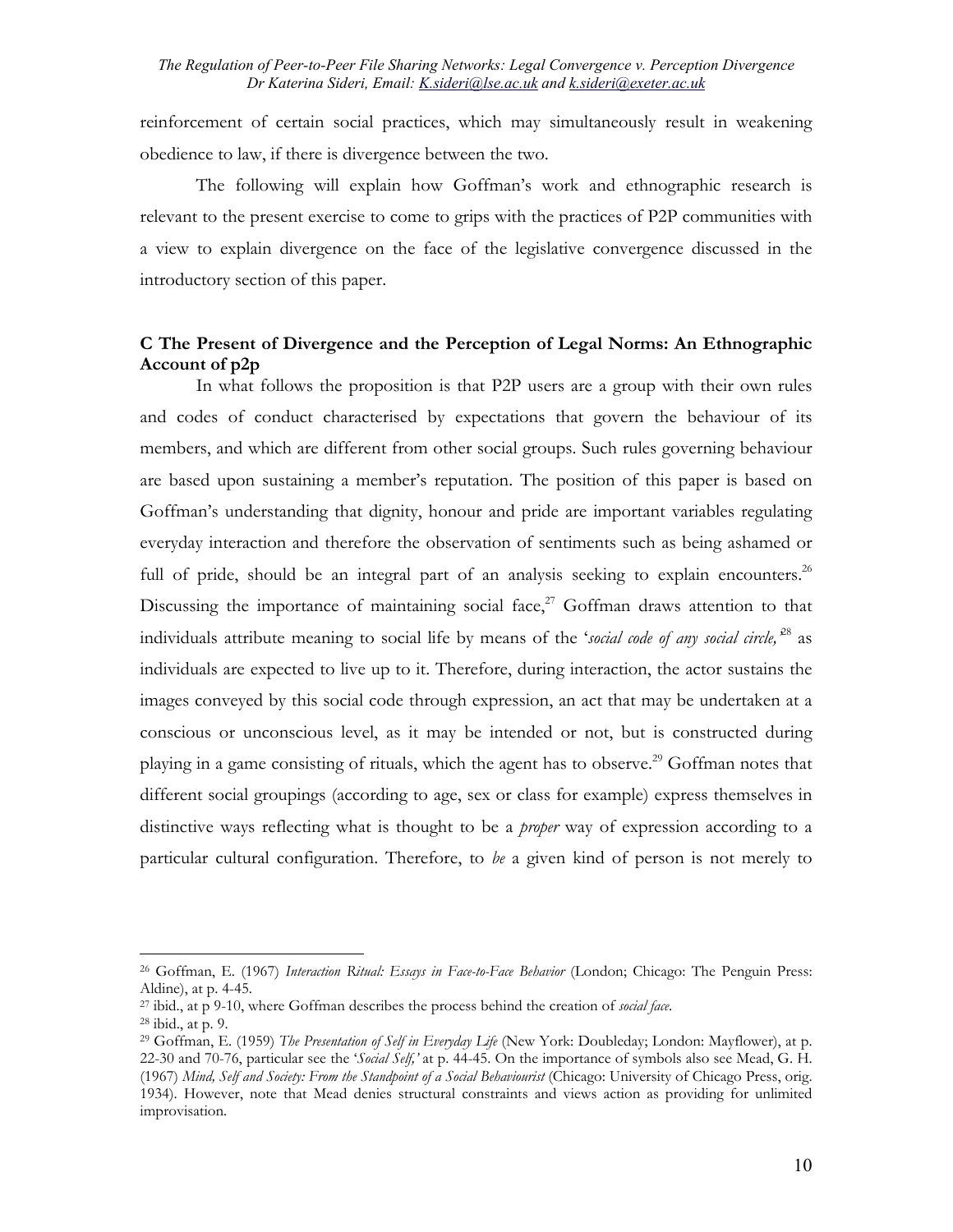## possess the required attributes, '*but also to sustain the standards of conduct and appearance that one's social grouping attaches thereto*.' [30](#page-10-0)

The characterisation of P2P users as members of a distinct community brings the position of this paper close to Castells' well-known thesis as to the importance of virtual communities. The author argues that the major transformation of sociability in complex societies should be understood in relation to the substitution of networks for spatial communities. As a result, the structuring of social relations reveals its properties both in the context of territorially defined relationships and networks, which go beyond locally defined relationships. This is due to new means of communication such as the development of telephony and the introduction of the Internet, the latter being at the heart of the network society, as it allows for interaction whose scale and form has no precedent.<sup>31</sup>

On the basis of the above, the analysis of communities may shift to observing cybercommunities with a view to uncover their codes of conduct and patterns of behaviour regulating who is an insider and who is an outsider.<sup>32</sup> But the analysis of this paper is also based upon the understanding that members of such communities may perform a variety of roles, as they are members of a variety of social groupings. To substantiate this latter point requires going back to Goffman's interactionism, as the author further argues that individual actors have a plethora of roles available to them, and may therefore choose amongst them in the course of interaction. This multiplicity of roles exists as the individual carries with her continuity of lines and faces, which owe their existence to events and situations outside the immediate interaction order.<sup>33</sup> Therefore, although the focus of his analysis is on the micro level of interaction, his work also engages in exploring the ways in which social order is sustained, as it accepts that there are structural limits to individuals' action. In other words, the agent does have choice concerning the lines and faces, but within limits imposed by a particular order.

To follow this intuition in the context of P2P communities, members have various identities, as they are active in various social settings. This is happening as a new fluid concept of *community* is emerging, encompassing people who are at the same time members

<span id="page-10-0"></span> $30$  Ibid.

<span id="page-10-1"></span><sup>31</sup> Castells, M. (2001) T*he Internet Galaxy* (Oxford, Oxford University Press) at p. 116-136; Wellman, B. (1996). Are personal communities local? A dumptarian reconsideration 18 *Social Networks* 55. 32 ibid., Bourdieu (1972).

<span id="page-10-2"></span>

<span id="page-10-3"></span><sup>33</sup> Goffman note 25 above, at p. 7.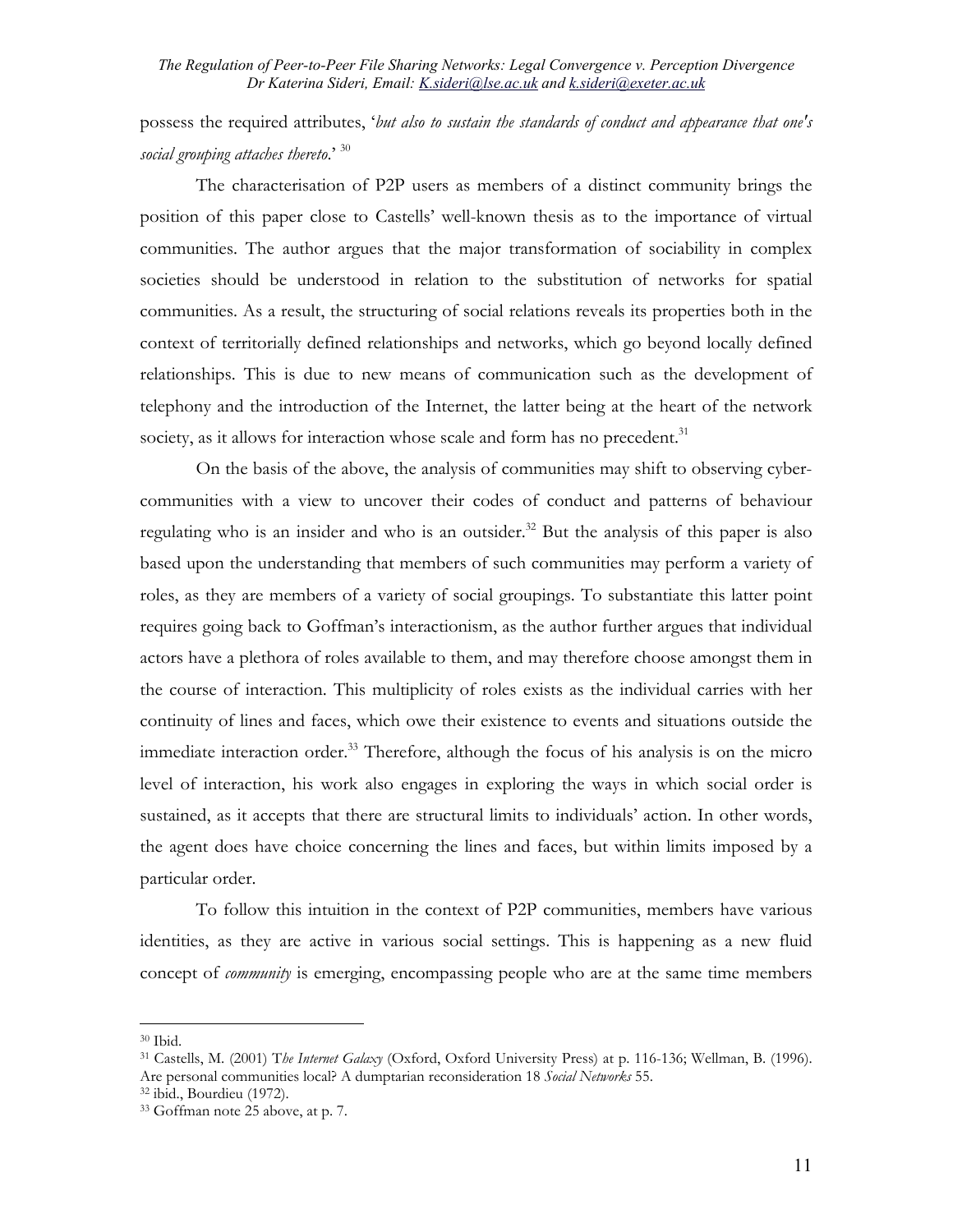of various different communities, while the mobility of members of networks is at the heart of such processes.[34](#page-11-0) Based on this reflection, the position here is that youth culture is certainly relevant,  $35$  as statistics show that approximately 64% of Kazaa users for example, are people up to 24years old, while another 10.42 percent are 25-29 years old.

Similarly important is the culture that underpinned the emergence of the first Internet communities based on open communication and technological experimentation by computer enthusiasts and hackers.<sup>36</sup> Therefore, P2p communities present a subculture that brings together elements from all these different settings, but beyond this amalgamation, distinctive rules regulating conduct emerge, which govern the meaning attached to who is an insider, while in turn, these shared practices underline the conduct of engaging in the illegal copying of files online, as the position here is that peer disapproval is important in order to understand why individuals do not comply with laws. This is not because people engage in a rational calculation of costs and benefits, but because consciously or not they fulfil expectations sustaining constructed understandings of who is an insider, in other words who is popular.

To look at relevant practices, the following will look at how status is earned in the P2P communities. The tools of participant observation, online interviews and textual analysis are employed, as words contained in the argot reveal a normative order that is underlined by assumptions as to who is a popular insider. I am also using historical writings on the subject. I conducted the ethnographic part of the research in forums of discussion dedicated to P2P networks, engaging in textual analysis of the postings in such forums by users, $37$  as it is there that they meet to discuss news and programs. I chose to look at such forums, as it is there where one would meet dedicated file sharers, who feel part of a community, and not simply individuals who occasionally use P2P. In these forums, most of

<span id="page-11-0"></span><sup>&</sup>lt;sup>34</sup> Boden, D. and Friedland, R (1994) 'NowHere. An introduction to space, time and modernity' in Boden D. & Friedland R. (eds.), *Now/Here. Space, Time and Modernity* (Berkeley, University of California Press), at p. 1-60;

<span id="page-11-1"></span><sup>&</sup>lt;sup>35</sup> Merten, D., and Schwartz, G. (1967) 'Youth Culture' 5 The American Journal of Sociology 72.<br><sup>36</sup> Mitnick, K. D., Simon W. L. and Wozniak, S. (2001) The Art of Deception: Controlling the Human Element of

<span id="page-11-2"></span>*Security* (Indianapolis: Wiley Publishing) Himanen, P. (2001) *The Hacker Ethic: A Radical Approach to the Philosophy of Business* (New York: Random House); Levy, S (1984) Hackers: Heroes of the Computer Revolution (Doubleday Books); Abbate, J. (2000) Inventing the Internet. Inside Technology (Cambridge MA; MIT Press); Turkle, S. (1997) *Life on the Screen* (New York: Simon & Schuster); Verton, D. (2002) *The Hacker Diaries* (Osborne/McGraw-Hill).

<span id="page-11-3"></span><sup>37</sup> Mann, C. and Stewart, F. (2000) *Internet Communication and Qualitative Research. A Handbook for Researching Online*. (Thousand Oaks: Sage); Jones, S. (1999) *Doing Internet Research. Critical Issues and Methods for Examining the Net* (Thousand Oaks: Sage Publications).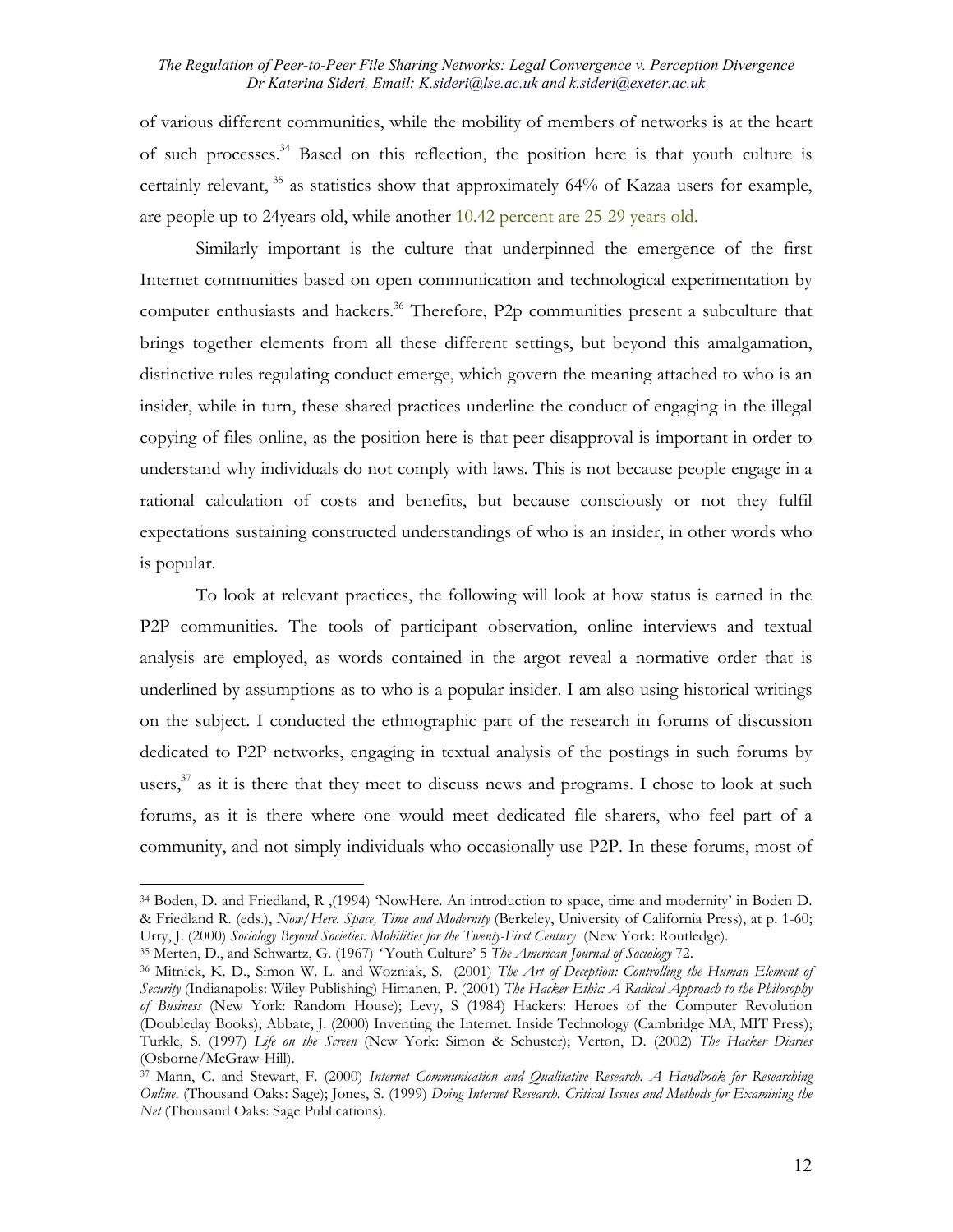the threads are devoted to discussing technological issues, but a variety of other themes are also subject to debate by the '*community*',<sup>38</sup> such as P2Ppolitics, general lifestyle, favourite discussion forums, hobbies and music.

| <b>Field Summary for Q11:</b> |              |                   |
|-------------------------------|--------------|-------------------|
| <b>Age Bracket</b>            |              |                   |
| <b>Answer</b>                 | <b>Count</b> | <b>Percentage</b> |
| No Answer                     | 141          | 3.12%             |
| $0 - 15(A)$                   | 583          | 12.90%            |
| $16 - 19(B)$                  | 1259         | 27.85%            |
| $20 - 24 (C)$                 | 948          | 20.97%            |
| $25 - 29$ (D)                 | 471          | 10.42%            |
| $30 - 34 (E)$                 | 316          | 6.99%             |
| $35 - 39$ (F)                 | 227          | 5.02%             |
| $40 - 44$ (G)                 | 162          | 3.58%             |
| $45 - 49$ (H)                 | 112          | 2.48%             |
| $50 - 60$ (I)                 | 173          | 3.83%             |
| $60+ (1)$                     | 129          | 2.85%             |

| Figure 1: Kazaa surveys about its users |  |
|-----------------------------------------|--|
|-----------------------------------------|--|

| <b>Field Summary for Q12:</b>                      |      |        |  |  |
|----------------------------------------------------|------|--------|--|--|
| <b>Continent</b>                                   |      |        |  |  |
| <b>Count</b><br><b>Percentage</b><br><b>Answer</b> |      |        |  |  |
| <b>No Answer</b>                                   | 111  | 2.46%  |  |  |
| Asia $(A)$                                         | 174  | 3.85%  |  |  |
| Africa (B)                                         | 70   | 1.55%  |  |  |
| Antarctica (C)                                     | 22   | 0.49%  |  |  |
| Australia/Oceania (D)                              | 143  | 3.16%  |  |  |
| Europe (E)                                         | 923  | 20.42% |  |  |
| North America (F)                                  | 2855 | 63.15% |  |  |
| South America (G)                                  | 223  | 4.93%  |  |  |

 **Source: [www.kazaa.com](http://www.kazaa.com/) webpage visited on 8 June 2004.** 

<span id="page-12-0"></span><sup>&</sup>lt;sup>38</sup> The word community is actually used by the users and forum moderators, see <http://www.zeropaid.com/bbs/> webpage visited on 8 June 2004.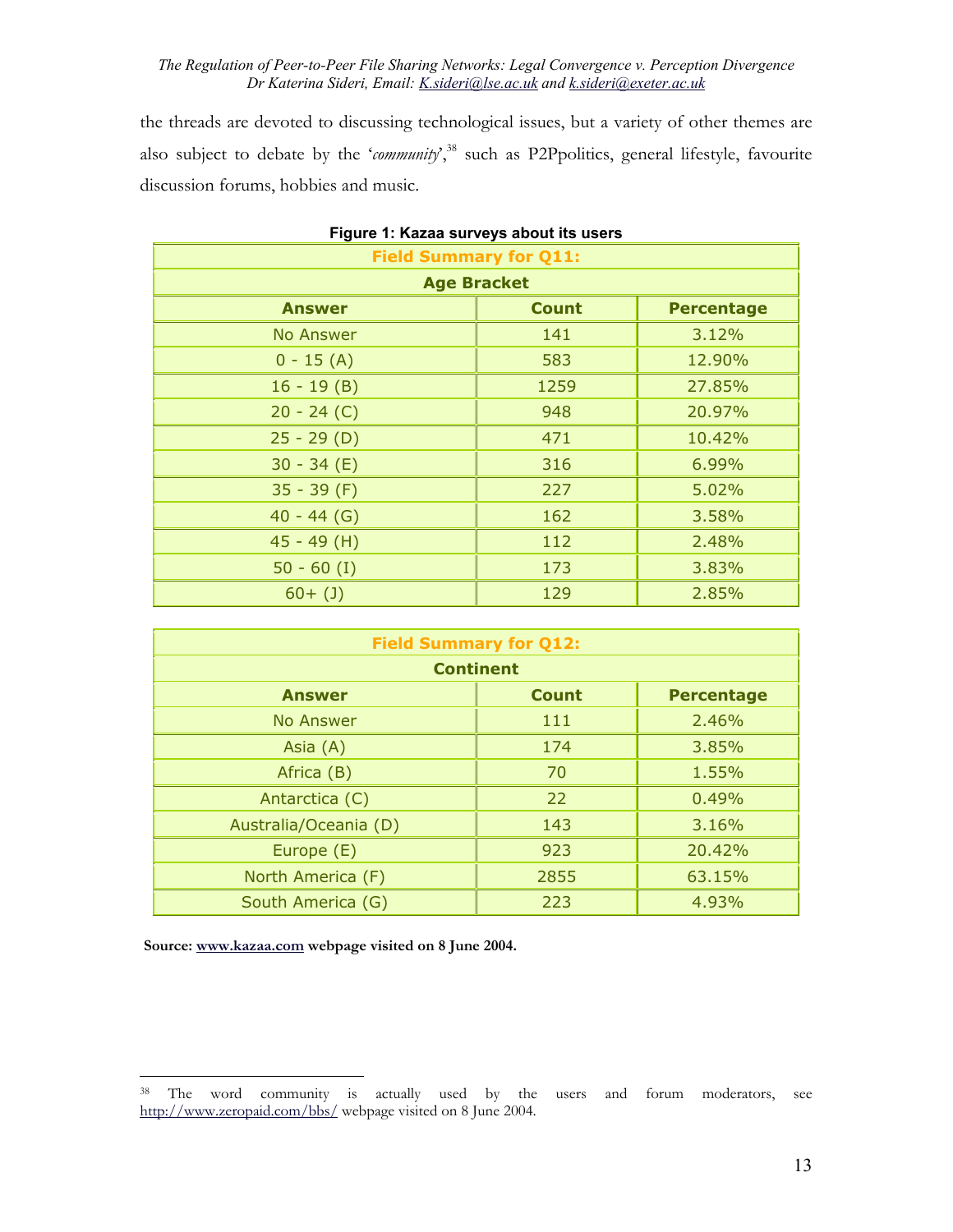### **Figure 2**

### **Zeropaid Forums Statistics**

Most users ever online was 259, April 19th, 2003 at 03:11 PM. [BeatFactory::.](http://www.zeropaid.com/bbs/member.php?u=139916), [Anjin](http://www.zeropaid.com/bbs/member.php?u=160552), [Azo-999](http://www.zeropaid.com/bbs/member.php?u=128523), [downloadalot,](http://www.zeropaid.com/bbs/member.php?u=154915) [dubstylee](http://www.zeropaid.com/bbs/member.php?u=3), [DudeAsInCool](http://www.zeropaid.com/bbs/member.php?u=164808), [kazza123](http://www.zeropaid.com/bbs/member.php?u=194142), Lord of the Dense, Muffin Man, [nasrules](http://www.zeropaid.com/bbs/member.php?u=129312), [nukehella,](http://www.zeropaid.com/bbs/member.php?u=108515) [robherb,](http://www.zeropaid.com/bbs/member.php?u=194215) [Shadow, Thief of the Sun](http://www.zeropaid.com/bbs/member.php?u=120474), [syndicate](http://www.zeropaid.com/bbs/member.php?u=170117)

Threads: 16,233, Posts: 191,731, Members: 192,407 Welcome to our newest member, [drgb](http://www.zeropaid.com/bbs/member.php?u=194216)

**Source:<http://www.zeropaid.com/bbs/> webpage visited on 8 June 2004.**

### **C. 1 P2P Communities: Culture and History**

 $\overline{a}$ 

A few definitions and clarifications should be first provided before looking at the history of file sharing. Most of the people think that Napster was the first network that allowed the sharing of files on the net, or that Kazaa is the only file-sharing network currently available, while the truth is that for one thing, there is a long history of exchanging files, which preceded Napster, and for another, Kazaa is one amongst the many networks. In particular, it may be true that Kazaa has the most users, however, it has been heavily accused of having taken advantage of its users by installing spyware and addware without giving any notice. For this reason,<sup>39</sup> many users have protested and are urging peers in many forums of discussion to use other file-sharing applications, waging a 'war' against Kazaa.

As the following will show, when discussing P2P, it is also important to be able to distinguish between '*clients*' and '*networks'*. A network, like *Fast Track*, support various *clients*  (programs), like Kazaa, iMesh and Grokster, with Kazaa being the dominant Fast Track client. As of the 14 of May 2004, Kazaa had 2.95 million users, well below last year when it boasted an average four million-user population. iMesh, had an additional 986.000, so Fast Track now has a total of approximately 3.8 million. Fast Track is in competition with other networks such as the eDonkey and Overnet networks. E-donkey has 2.01 million users and

<span id="page-13-0"></span><sup>&</sup>lt;sup>39</sup> Addware is a separate program installed at the same time as a shareware or similar program, and usually continues to generate advertising (as in pop-ups for example) even when the user is not running the shareware program. Spyware is addware that also sends information to the marketing agency or subscriber. Free software programs such as Spybot, Search and Destroy, circulate on the web and aim at removing these from users' computers, see <http://security.kolla.de/.webpage>visited on 10 June 2004.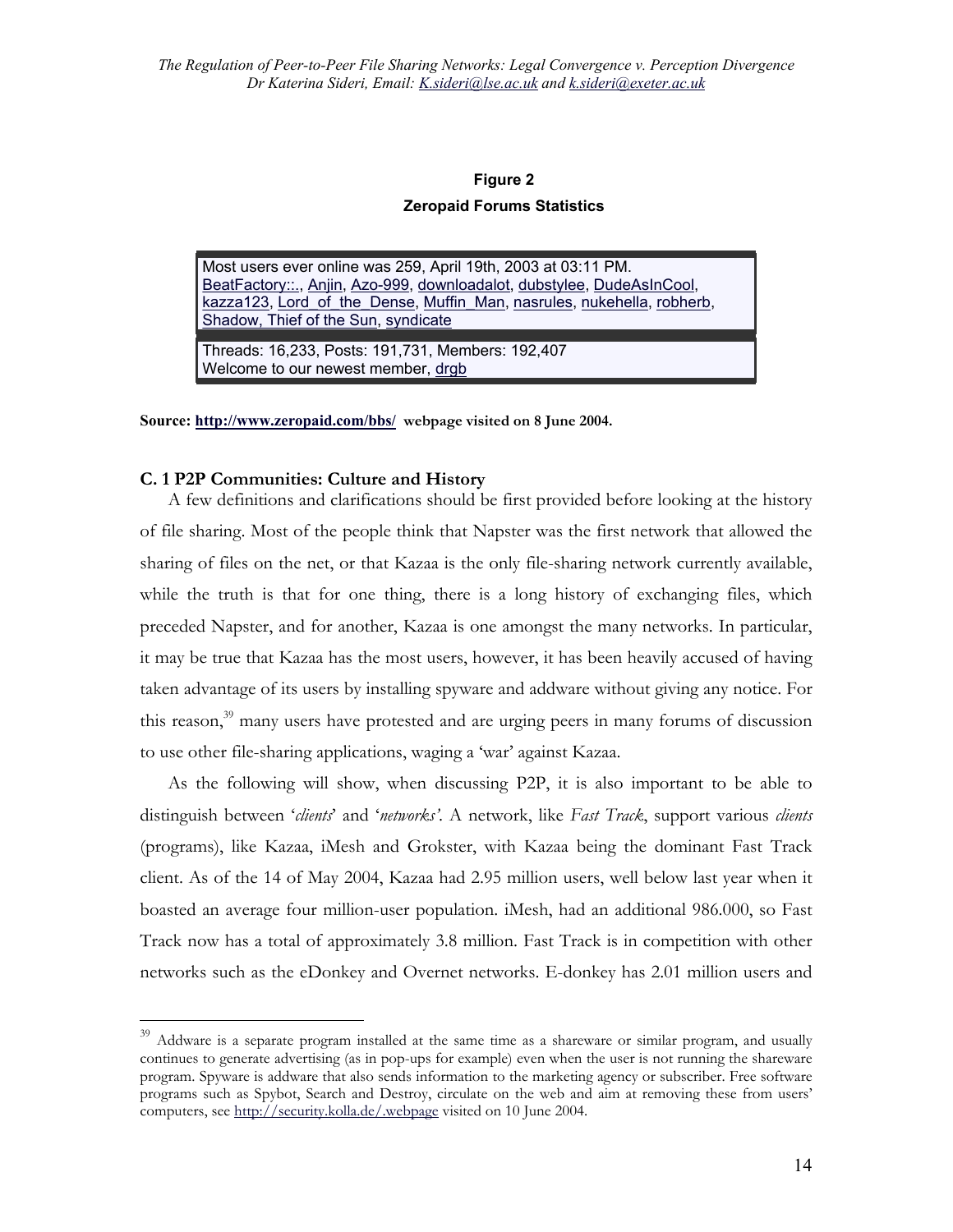Overnet 802.000. The two networks are independent, but users are able to upload and download from the respective clients.<sup>40</sup> Very useful information about the various file sharing programs are given on Zeropaid's website.

| Figure 3: Zeropaid.com - File Sharing Soldiers |  |  |
|------------------------------------------------|--|--|
|------------------------------------------------|--|--|

| <b>Freenet Network</b><br>2 items                                                                                                                                                                                                                                     | Edonkey2000<br><b>Network</b><br>3 items                                                                                                                                         | <b>Paid Service</b><br>2 items                                               | <b>Fast Track Network</b><br>5 items under 1<br>subcatagory                   |
|-----------------------------------------------------------------------------------------------------------------------------------------------------------------------------------------------------------------------------------------------------------------------|----------------------------------------------------------------------------------------------------------------------------------------------------------------------------------|------------------------------------------------------------------------------|-------------------------------------------------------------------------------|
| <b>Gnutella Network</b><br>11 items under 2<br>subcatagories                                                                                                                                                                                                          | <b>Direct Connect</b><br>2 items                                                                                                                                                 | Web Based<br><b>Services</b><br>3 items                                      | <b>Multi-Network Support</b><br>6 items                                       |
| <b>MP2P Network</b><br>3 items                                                                                                                                                                                                                                        | <b>Other Networks</b><br>16 items                                                                                                                                                | <b>OpenNap</b><br>3 items                                                    |                                                                               |
| <b>Top File Sharing Programs</b>                                                                                                                                                                                                                                      |                                                                                                                                                                                  |                                                                              |                                                                               |
| <b>Windows</b><br>1. Shareaza<br>Comments: 426<br>2. BitTorrent<br>Comments: 60<br>3. KaZaA Lite<br>Comments: 540<br>4. SoulSeek<br>Comments: 31<br>5. Ares<br>Comments: 243<br>View PC   View Mac   View Linux   View All   View Tools   New User Guide   Interviews | <b>Macintosh</b><br>1. BitTorrent<br>Comments: 60<br>2. Poisoned<br>Comments: 12<br>3. Overnet<br>Comments: 54<br>4. Acquisition<br>Comments: 38<br>5. LimeWire<br>Comments: 149 | Linux<br>1. BitTorrent<br>2. xMule<br>3. Freenet<br>4. Overnet<br>5. eDonkey | Comments: 60<br>Comments: 31<br>Comments: 65<br>Comments: 54<br>Comments: 326 |
|                                                                                                                                                                                                                                                                       | P2P Forums   Link Locker   Project W.O.S.                                                                                                                                        |                                                                              |                                                                               |

**Source:<http://www.zeropaid.com/php/filesharing.php?id=58> webpage visited on 17 May 2004** 

As for the competition amongst networks, although Kazaa is the one mostly used, it is considered to be for '*newbies*'. As one user said

Hawkburn January 6th, 2004, 12:16 AM Zeropaid forums

1

*'Well most of these news reporters and channels think theyre real high-tech when they mention "KazaA!" Of course it's the most used, but the hard-core sharers and downloaders dont use FastTrack…... alot use edonkey... mIRC [Internet Relay Chat] is for more advanced users, and newsgroups usually require you to pay monthly, plus you dont have to upload'.*

<span id="page-14-0"></span><sup>40</sup> Mennecke, T (2004) 'eDonkey/Overnet Rapidly Approaching FastTrack' 13 May 2004 *Slyck News* available at http://www.slyck.com/news.php?story=477, webpage visited on 8 June 2004.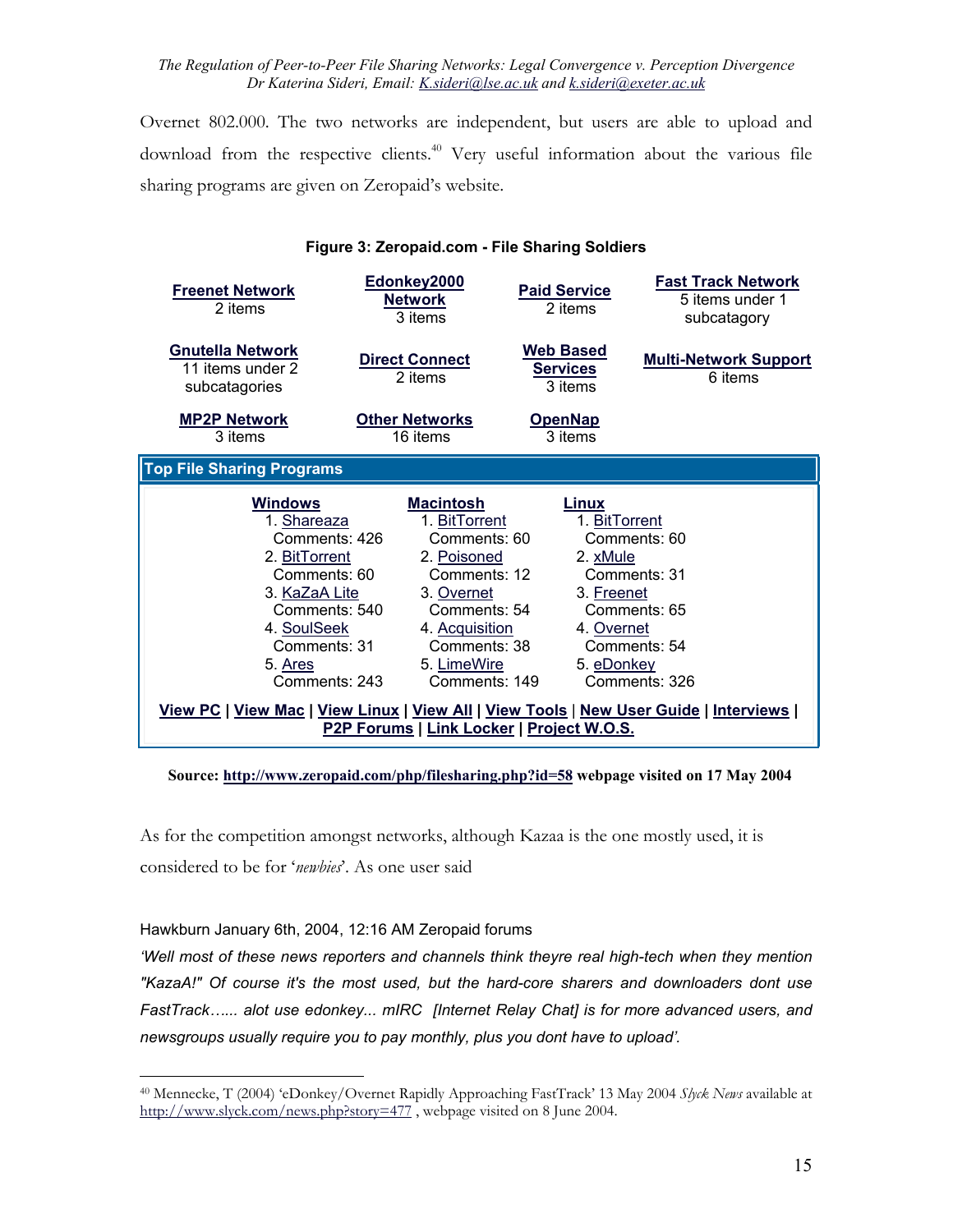To this point I will come back later in this paper. However, for the purposes of the following section, I will look at what the user quoted earlier referred to as '*newsgroups*' and 'm*IRC*', which are services that require more advanced users or monthly subscription. It appears that P2P file sharing is more than Kazaa and the P2P networks and programs discussed earlier, as they were preceded by what is called '*traditional file sharing'*.

### **C. 2 The history of file sharing**

Discussing with P2P users the history of file sharing networks certainly requires mastering acronyms like BBS's, IRCs, FTP's and argot language such as '*AOL Warez', 'lame', 'newbies', 'leechers'.* The following will try to come to grips with these.

It appears that the notion of file sharing is closely linked to Bulletin Board Services (BBS), where one could dial into an access number and download files, a process which was very slow, due to the existing dial up connections and modems. Then, the USENET newsgroups were born. Usenet is a board for public network messages, allowing for instant messaging (unlike email and BBSs), sent by people who have access to it, and which is directed to various different, thematically organised, newsgroups. To access the Usenet, one need not access the Internet, as the two are different networks, while the same applies to BBSs. Both BBSs and USENET became places to trade files. But, curiously enough, it is AOL that became one of the most popular places to do this, as the (in) famous *AOL Warez* scene was established in mid 1995. '*Warez*' is a word commonly used on the net to indicate cracked software or application made available to others on the Internet, USENET or BBSs. Technology allowed faster modems, while public as well as private chat rooms were formed, hosted by on-line services such as America On-line and CompuServe. In such chat rooms, which are again thematically organised, users talk to each other in real time having first paid a subscription. Public chat rooms are the ones that are created and maintained by AOL, while private ones are created by members who choose the topic around which the group is organised, and the rules of the discussion. Such online chat rooms are like 'clubs' where subscription is paid to maintain membership and close-knit communities were formed dedicated to offering cracked software.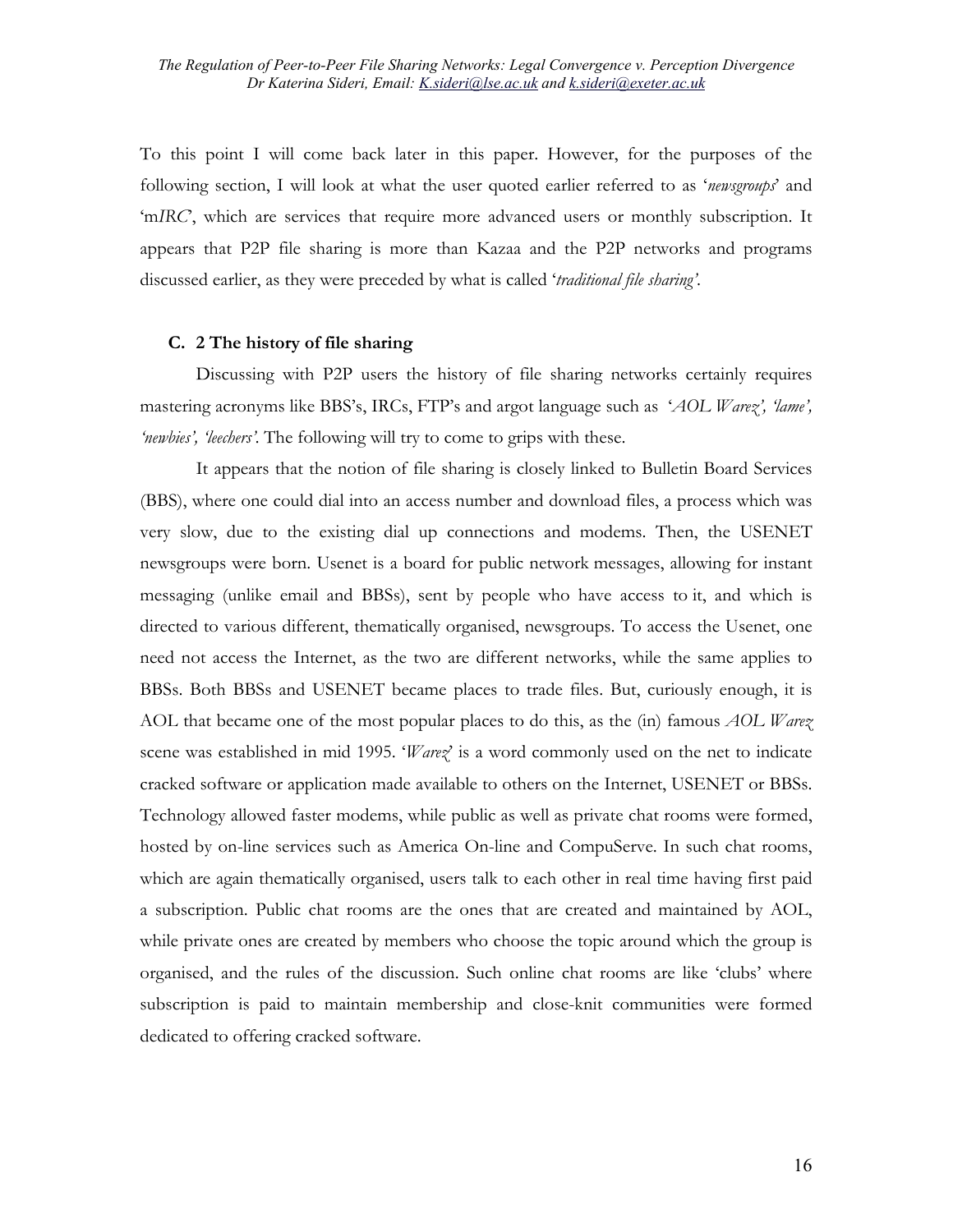**Q.** *What is the link between the old days of BBSs, USENET AOL Warez and today's file sharing?* 

**A.** *Young, adolescent boys, with a curiosity to learn about technology and sense of adventure. All these groups have been responsible for obtaining and cracking if neccessary movies, software, and everything else. The thing you always have to keep in mind with all of these groups is that nobody really in the warez made money from the warez scene, and people really into the scene didn't even use the files. For example, when I was into the AOL warez scene, I would get thousands of programs and games in my aol inbox, and I would keep trading for others, but it was extraordinarily rare for me to actually download any of them. The only time I ever downloaded anything was after I quit. The corporations had a very hard time grasping this phenemenon, and I think they still might. Eventually, I quite, but I was never a major player, and plenty of others have come.* 

According to the interesting account given by another member of the scene, the news spread that trading of files was taking place on AOL, and many young people began using the chat rooms to find free programs and above all to be part of the *'in'* club as in the old days of file sharing the chat groups were for users who had some technical knowledge, unlike today where the user friendly interface of Kazaa for example allows everyone, even with a very basic understanding of computers, to use  $P2P$  programs.<sup>41</sup> An innovative program created by one of the members of the scene allowed the creation of fake AOL accounts and helped the dissemination of cracked files. From 1997 to 2000, around a thousand groups appeared and disappeared, whose purpose was to crack and transfer as much as possible and to experiment with technologies, which would make this easier to achieve. These groups were allied with each other, had 'security' personnel, and consisted of a President, Vice-President, and members. Groups at this time began experimenting with various other ways to transfer files such as through IRC and FTP usage.<sup>42</sup>

Nowadays, to be a member of file sharing communities by trading files, participating in forums of discussion and instant messaging, is much easier, as Kazaa can be used by anybody with very basic knowledge. Nevertheless, the hierarchy between '*newbies*' on the one side and the ones with more advanced knowledge about computers on the other is carried over to the present time, as there are still today more closed file sharing communities than the P2P networks, where to be part of the *'in'* club requires technical skills. Users who use traditional file sharing in USENET Groups, Internet Relay Chat (IRC), and File Transfer

<span id="page-16-1"></span><span id="page-16-0"></span><sup>41</sup> <http://www.rajuabju.com/warezirc/historyofaolwarez.htm>), webpage visited on 14 May 2004. The author, a member of the AOL Warez scene, designed a website with the aim to discuss experiences with Warez and write the history of the scene, inviting other members to contribute by sending comments. 42 ibid.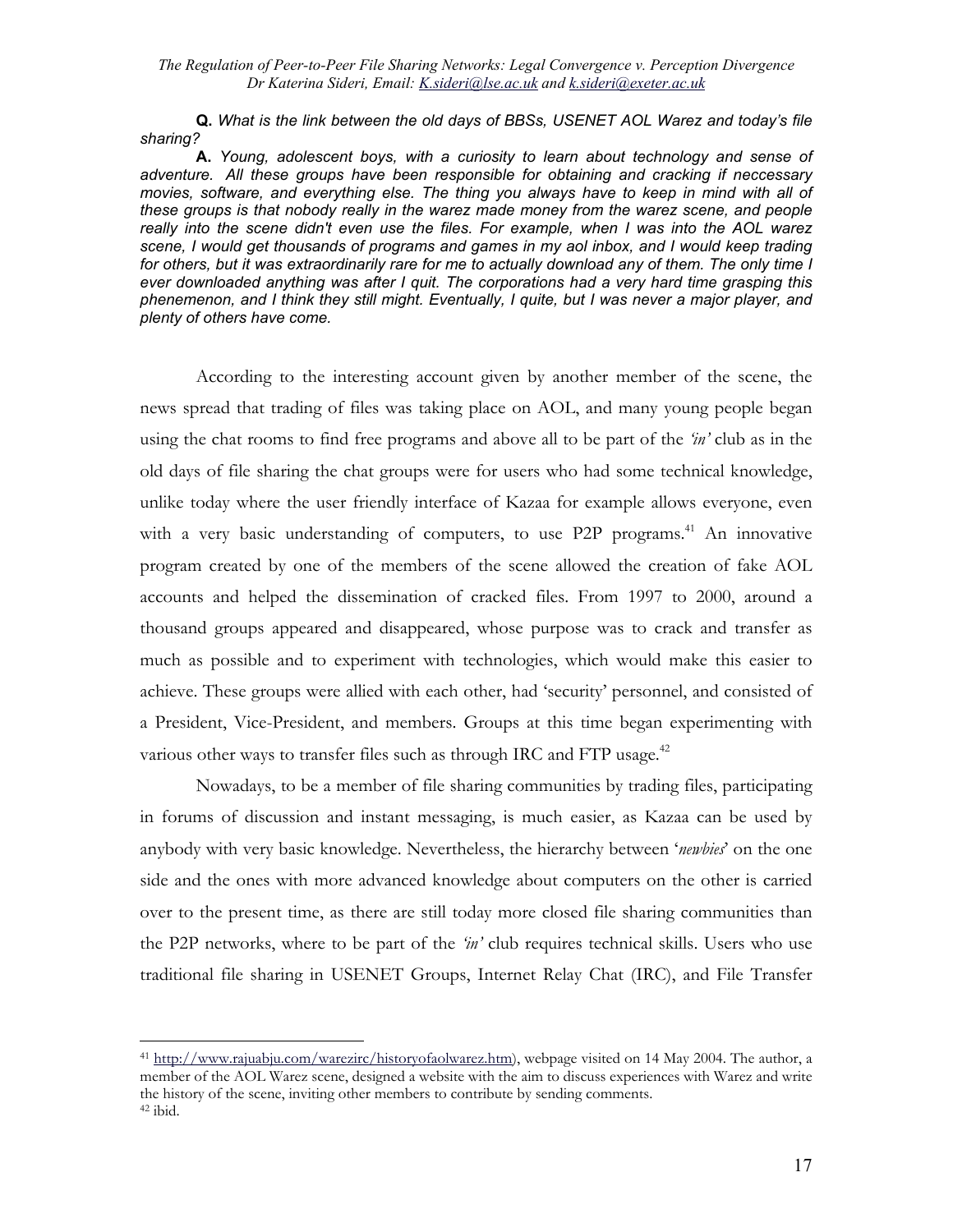Protocol (FTP) programs enjoy a prominent position amongst P2P users.<sup>43</sup> Various threads in discussion forums are devoted to explaining how IRC, USENET and FTP work and what the differences are between P2P and these programs. Moreover, the ones with more advanced knowledge assist '*newbies*' with using them. Being able to use all these different programs certainly adds to the status of a user as a *genuine file sharer*.

### **C. 3 AOL, FTPs and IRC Today**

A user complained that FTP users are elitist as they do not allow for unlimited downloading (there is a ratio between uploading and downloading) and control who is to become a member. The following is the response by other participants:

### **Thread: FTPs Thu Dec 04, 2003 3:00 pm P2P forums**

**---SlyckTom** *There are those who will heavily disagree with you, Gter. In fact, many will say that FTP's is where the cutting edge of file-sharing is. Think about how many trade groups are out there, that use FTP and nothing but FTP to trade. These groups are, by comparison to P2P networks, small, and very tightly controlled. You have to know someone to get in, and are among trusted comrades so the chances of you getting in trouble with the authorities is slim to none...* 

*As far as uploading, is it not the same for a P2P network? If, for example, I am using a P2P app and happen to be sharing 100 songs, would I not expect the person who is downloading off of me to also share?* 

*Besides, many FTP's are generous when it comes to sharing. Most I've seen have ratios on the order of 4:1...and thats for ones advertised on IRC. Trade groups have varying rules...*

#### **---Jeffool**

 $\overline{a}$ 

*I've actually talked to people who would agree with Gter. But I think a lot of that isn't intentional downtalk to FTP'ers, but rather an ignorance of the landscape as a whole.* 

*They think that FTP'ers only trade amongst themselves and do it solely to keep the 'good stuff' with the 'in' crowd. Well, that's been my experience talking with people. Is that accurate Gter?* 

*If so, let me tell you that you're a bit off. A large part of releasers for P2P networks are made up of FTP'ers these days. Sure, there's bound to be some elitests, but the reason Kazaa and such*  are relegated to being the 'dregs' of the scene are entirely their own fault. When was the last time, *using Kazaa, you sent a message to someone DLing something from you, recommending something else you think they'd like? I've done it a couple of times, and the majority either have messages turned off or never reply. That's okay. With all the ads people send, I completely understand.* 

*Though recently I started sending a website offering free downloads of a particular artist to people who were DLing that artist from me, and some actually responded. Interesting experiment.* 

<span id="page-17-0"></span><sup>&</sup>lt;sup>43</sup> FTP is software that connects to a host or server and allows the downloading of files form the host/server to one's computer. IRC, as explained earlier, allows for instant communication unlike email and USENET.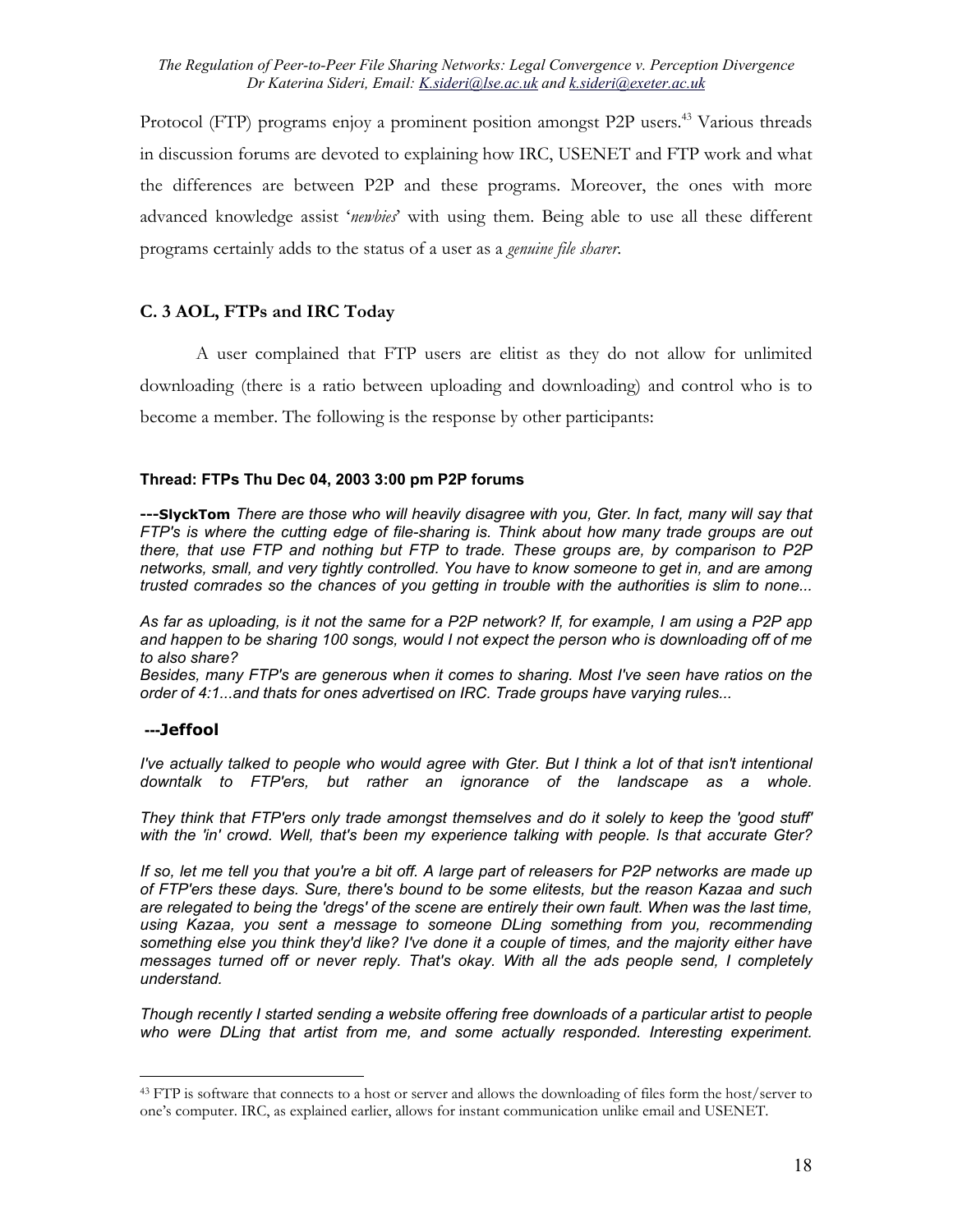*But I'm off base. Gter, it's not that FTP'ers are elitest, it's that other types of filesharing aren't as cohesive. Kazaa completely lacks the community of eDonkey, BitTorrent, or FTPs. Kazaa is the McDonald's of filesharing. eD and BT are the fine restuarants. And FTP is the best place ever... Grandma's house. Smaller, tighter communities, sharing higher quality goods, because they care for each other and the good of the community. Do you care if McD's goes out of business? What if your Grandmother stopped cooking? This is why Napster was truly great. They had chatrooms that were full of of people. Sure they'd often resort to childish homophobic and racist namecalling, but there was plenty of good talk as well. And talk back and forth between traders, recommending music. Now eD [e-Donkey] and BT [Bit Torrent] use links, building communities up around link depots. I don't know if it was intentional, but it's wonderful. You can point people exactly to a great file you want to share, and in doing so, can often make it DL faster for you. Talk about win/win. In short, these things rock: speed, friends, security, good files, FTPs, and grandma's cooking. Kazaa is McDonald's. It gives me the runs. eD is the local comic or record shop I hang out in to get the cool stuff from my friends.*

The above posting suggests that there is a hierarchy amongst P2P programs and between traditional file sharing and p2p. This hierarchy is established on the basis of where a true community of file sharers may thrive, as e-Donkey and Bit Torrent for example allow exchanging views about the quality of a music file and generaly behave as one would behave with friends at home, that is listen to 'cool' music and exchange music files. The following will show that not only FTPs, but also using IRC is still very popular today. In a poll by P2P forums it was revealed that 86% of the participants of the forum who voted use IRC.



A different poll by Slyck Forums similarly reveals the extent to which P2P users use IRC and FTP

#### **Do you use IRC and ftp:// to get files?**

| Never heard of them.                                                                              |     | 4%         | $\lceil 1 \rceil$ |
|---------------------------------------------------------------------------------------------------|-----|------------|-------------------|
| I use FTP but I don't like chat                                                                   | U.J | $0\%$      | [0]               |
| I use IRC&FTP more than P2P applications                                                          |     | 23%        | [5]               |
| I use IRC&FTP less than P2P applications                                                          |     | 52% $[11]$ |                   |
| I use the chat through java applets on web pages and $\mathbb{R}^n$<br>use ftp through my browser |     | $0\%$      | [0]               |
| I use news groups                                                                                 |     | 19%        | [4]               |

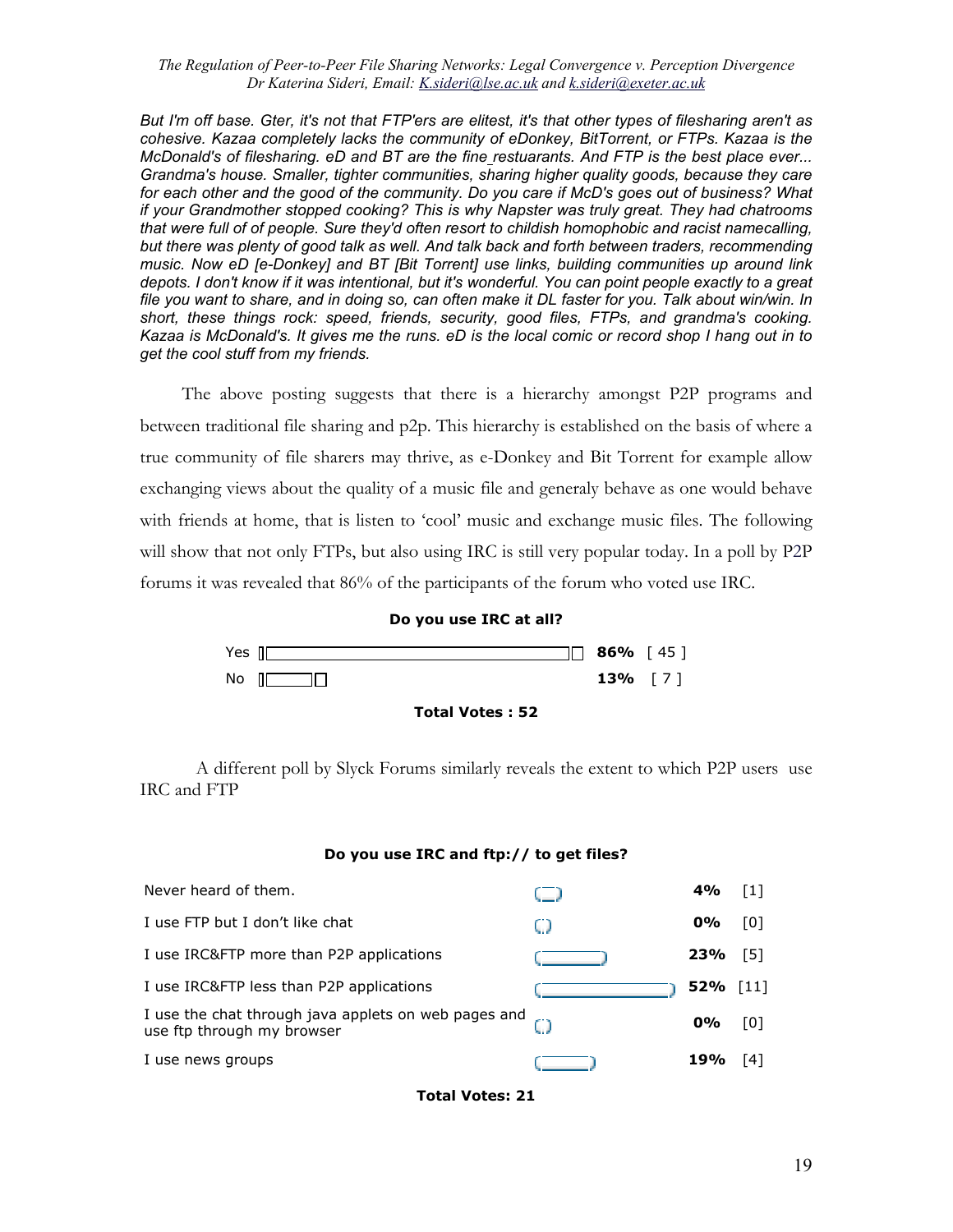Beyond the above-mentioned ways to share files, youngsters and adults would always find ways to copy for their friends. Cultural categories that shape what is *'fair'* are different as is underlined by understandings about how one's reputation is measured.

### **Thread: Priracy February 27th, 2004, 02:51 AM Zeropaid Forums**

### *---wingnut2600*

*I remember using Apple II's in grade school, the cool kids with C-64's and how cool it was to see a Mac in 1984. I had an Amiga in Junior high... that was when I started copying games with my friends... I remember copying the manual of WINGS by Cinemaware so that my friend could find the word on page 76 paragraph 3 sentence 4 word 3. I don't do that anymore; I have enough cash to pay for a lousy game and I think the money is cool to go to the programmers.* 

Using computers and having the last model was considered to be 'cool'. Similarly copying games for friends is 'cool', and a boy or young person who could do that would certainly become more popular amongst peers. Many users in the various discussions I participated would remember copying albums for friends.

### **Thread: Priracy February 27th, 2004, 02:51 AM Zeropaid Forums**

### *---Siskabush*

*ahh, piracy, unbeleiveably, we got a 2x CD burner before the napster days began (400\$ for that thing, newest technology). Copied albums for friens here and there.*

#### **---kleenr**

*My first experience was my friend's dad copying a cassette tape game for a tape drive on my Commodore 64. It was called Radar Rat race. That was 1985 and I was 10 years old. A couple of years later I actually got a 5 1/4" disk drive. I met some guys at school whos dad's got games from their friends at work. We used a program call Fast Hack 'Em. It had what was called a "Nibbler". It had the copy protection schemes for various games stored on one of the program disks, and you would load that up before copying the game. It then "nibbled" away the protection from the data as it was copied. I remember having to swap disks (original and copy) out like 10 times or more to get a copy. So basically, piracy for me at that time was all about going to someone's house with a box full of disks. Later a program came out called "Maverick" that was even cooler. It copied everything. EVERYTHING.* 

*Around 1988 I got my first 1200 Baud modem. That sounds slow, but most people I knew were still running 300 baud. I dialed into lots of local BBSs and engaged in mostly what goes on in most forums today: discussion and flaming with a few role playing games played via message boards………..* 

*I didn't do much beyond hack out calling cards, download and upload games, but that got me into a group that caleld themselves "The White Collar Criminals" or WCC. Lots of people were getting out of the scene around 1992 because ANI (automatic number identification) was being used by most phone companies to find out who was dialing in hundreds of times a night. ….Shortly thereafter I started college and moved on to being a PC user. Sure, I got a few games here and*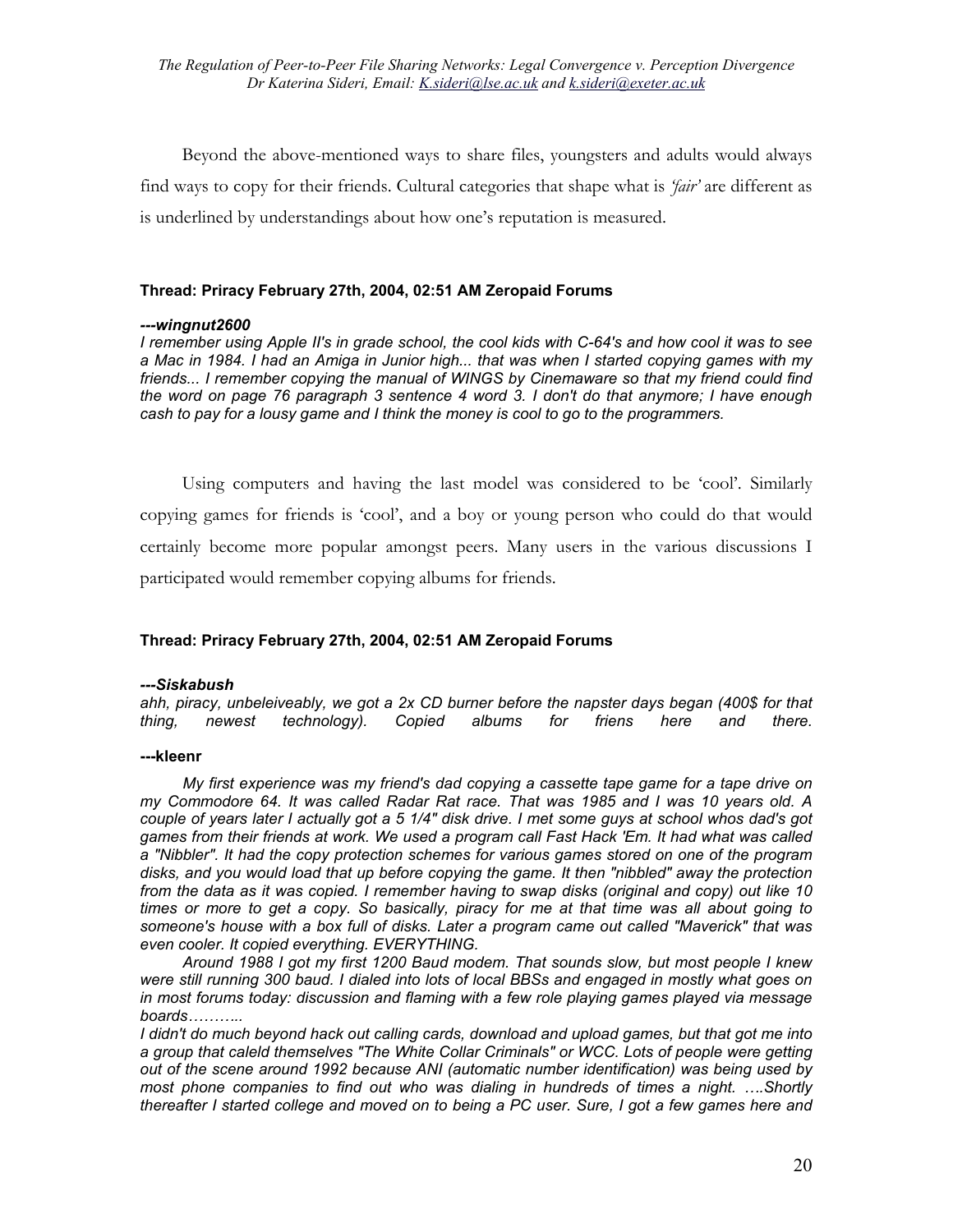*there for free... but nothing was as cool as being a member of WCC and seeing my handle "Dracandros" (it was Dungeons and Dragons thing-geek alert) in their demos. …Oh yeah, and in 6th grade I copied my Beastie Boys vinyl of "License to Ill" onto tapes for all my friends. Heh !*

Programs are '*cool'* when they allow to '*copy everyhting'* for friends. The proposition here is that to come to grips with the phenomenon of file sharing one would have to also locate it in the context of youth cultute. Youngsters compete in rather competitive terrains for a higher rank in the established hierarchy of popularity, esteem and recognition.<sup>44</sup> If one accepts that the cultural core of their cultural system is formed on the basis of categories in respect to status and recognition, then obviously peer approval or disapproval is important in order to explain deviant behaviour. Being a '*cool'* youngster requires doing certain things Using certain language signifiers, for example is important. But the presence of internet culture is equally important. This is the Kazaa culture, open sourcing, instant messaging, IRC and USENET chatroom communication culture.<sup>45</sup>

In short, P2P users bring with them various dispositions: the disposition of the people who were fascinated by technological experimentation and the vast potential of computer technologies, where in the early days of AOL Warez prestige and recognition was earned by means of both being proficient at using computers and illegally sharing files with peers; the disposition of making compilations, copying and sharing for friends and family in the real

<span id="page-20-0"></span> $\overline{a}$ <sup>44</sup> Schwartz, G. and Merten D., (1967) , Youth Culture' 5 The American Journal of Sociology 72.

<span id="page-20-1"></span><sup>45</sup> Epstein, J. S. (1998) 'Generation X, youth culture, and identity' in Epstein, J. S. (1998) (ed) *Youth Culture: Identity in a Postmodern World* (Oxford: Blackwell); Kasesniemi, Eija-Liisa and Rautiainen, P. (2002) 'Mobile culture of children and teenagers in Finland' in Katz, J. and Aakhus, M. (eds) *Perpetual Contact: Mobile Communication, Private Talk, Public Performance* (Cambridge : Cambridge University Press); Gross, E. F., Juvonen, J. and Gable, S. (2002) 'Internet use and well-being in adolescence' 58 *Journal of Social Issues* 75; Sefton-Green, J. (1998) *Digital Diversions: Youth Culture in the Age of Multi-Media* (London: UCL Press); Tapscott, D. (1998) *Growing Up Digital. The Rise of the Net Generation* (San Francisco: McGraw-Hill). An interesting observation in support of the point that new forms of communication is an integral part of today's youth culture is that the top 50 search terms for 2003, as reported by Terra Lycos, were as follows: 1) Kazaa 2) Britney Spears, 3) Dragonball, 4) Paris Hilton, 5) IRS (Internet Relay Chat) 6) Kobe Bryant, 7) Christmas, 8) NFL, 9) Pamela Anderson, and 10) Brooke Burke, see <http://50.lycos.com/2003review.asp> webpage visited on 14 May 2004. Similarly, in Yahoo, the most searched terms for 2003 were 1) Kazaa 2) Harry Potter 3) American Idol 4) Britney Spears 5) 50 Cent 6) Eminem 7) WWE 8) Paris Hilton 9) NASSER 10) Christina Aguilera, see <http://searchenginewatch.com/searchday/article.php/3296341> Interestingly, Kazaa did not appear on Google's top 10 list. Moreover, more than 2 million 6-17 year old young people in the US have their own websites. According to data released from '*Children, Families and the Internet*,' a survey by Grunwald Associates (2003), this figure represents fully 10 percent of the 23 million children and teenagers who have Internet access from home in the US, which presents us with a threefold increase since 2000. Four in ten children online from home say they either have or plan to build their own sites. Moreover, the researchers project that more than 6 million American children and teenagers, more than one in four of kids online from home, will have their own personal websites by 2005, see <http://www.grunwald.com/surveys/cfi/newsrelease.html>webpage visited on 14 May 2004.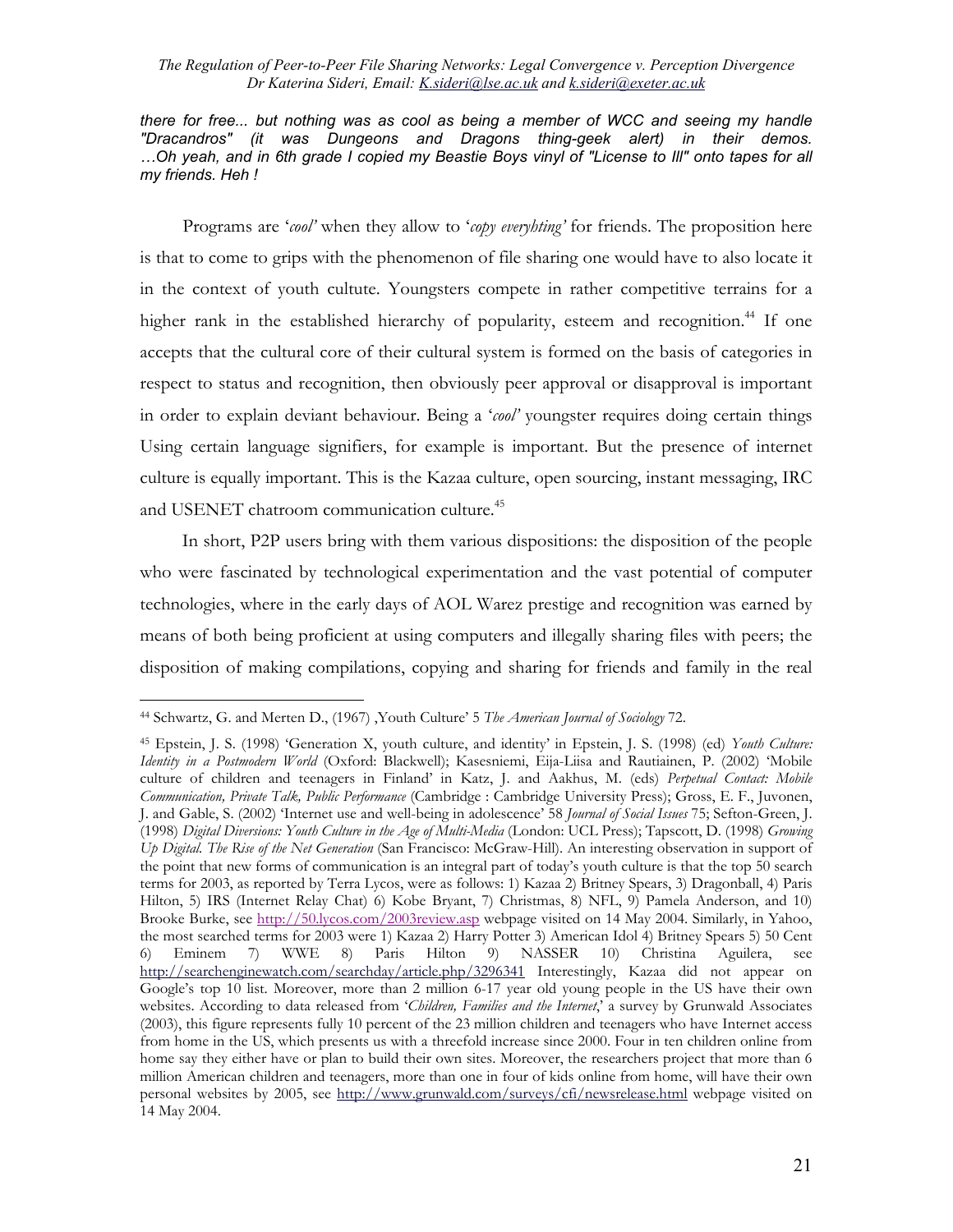world; finally the disposition that requires being able to use Kazaa, open sourcing, instant messaging, IRC and USENET chatroom communication, to be a *'cool'* young person. The following will look at how more dispositions, roles to be performed, emerge as a result of socialising in P2P communities.

#### **C. 4 File Sharing Today: Support and community: being a 'newbie' and a 'leecher'.**

Being a '*newbie*' can take various meanings. A '*newbie*' is someone who is a beginner in file sharing, has little technological knowledge and as such deserves help. Newbies themselves request help very often, and for this purpose they start treads posing a question and inviting others to give their views, while most of the time acknowledging their status as beginners. In response to their request, many jump in the discussion to offer advice, reinforcing the sense that in a community one should help each other. The word '*community*' is used very often by participants in forums of discussion, but also by the moderators of the discussions hosted on the website of the various forums. For example, people regularly refer to *eDonkey/Overnet communities*, *Napster communities* and the RIAA shutting down *communities*, while IRC and USENET newsgroups are the *traditional* file sharing *communites*. With RIAA shutting down *communities*, it appears that a war between *'us*' and '*them*' is waging. The RIAA takes young people to courts, or try to scare them, and in response there is a thriving number of posts which give suggestions as to how one is to hide its IP address to avoid detection on the part of the authorities. '*IP spoofing*' is a popular theme, while newbies are adviced as to how to use hardware firewalls, such as Peer Guardian, that block '*enemy*' IP addresses.

These communities are egalitarian, in the sense that class or family background do not matter, however, there are other qualities, the posession of which establish a hierachy of who is more popular. Being a newbie is not necessarity a bad thing, but can take a bad connotation if one does fails to adhere to certain understandings about how things should be done. Being a Kazaa user is charactersitic of the derogatory meaning that may be attached, as '*newbies*' are now users who have downloaded this particular P2P program simply by virtue of it being the one that everybody knows. A newbie then is someone who does not care about things that she *should* care about, such as whether a network or client has a tight community, the problem with Kazaa being that it has taken advantage of users and betrayed their trust by installing addware and spyware, as already explained. Kazaa has thus betrayed the sense of the word *'community'.* In all the forums of discussion I participated, many threads were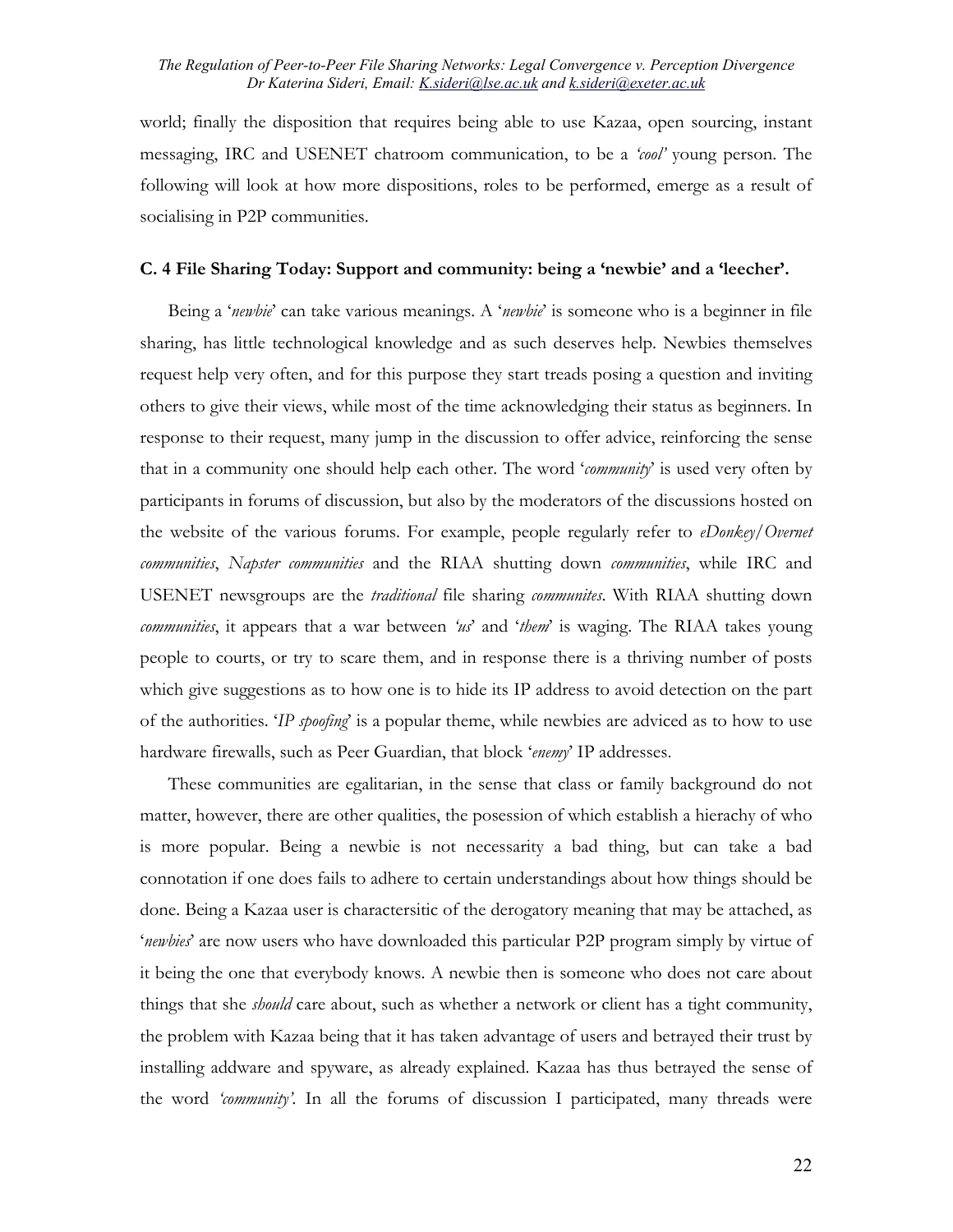devoted to discussing which will be the P2P that will replace Kazaa, and participants fiercely debated this, while everybody agreed that Kazza should '*die*'. One cannot be in the '*in club*' and say that Kazaa is a good place to find files.

In the light of the above, there is a hierarhcy amongst various kinds of users; First, there are the users who are proficent at new technologies, have participated in AOL Warez scene or now use IRC, USENET newsgroups and FTPs, and who are considered to be responsible for feeding P2P networks with files and breaking news. Then, there are the users who seek to participate in tighter P2P communities like Ares, eMule and Soul Seek, moving away from what they consider to be for the 'uneducated' masses of users, that is Kazaa. Finally, there are the users who use Kazaa to dowload their favourite MP3s, as it is easy to do so while at the same time copying everything for friends online or in the real world adds to one's prestige.

*Ares* is a popular p2p, alternative to Kazaa, and this is how its success was discussed:

### **Posted: Thu Mar 25, 2004 10:10 pm Slyck Forums**

#### **---Dogg**

*Ares is largely popular with people new too file sharing due to it's user friendly GUI [*User Interface] *(much like kazaa.) Ares is a tight community and you get great technical support. The bonus with Ares is that it is not crippled like kazaa (No forced ad/spyware, better hashing, no PL rating.)* 

*The two things that could bring Ares down is a mass migration of the newbie crowd off of FT [Fast Track] to Ares. ...Or a mass onslaught of the RIAA on the Ares network. (It seems as though this is already starting to happen though. So I'd recommend Protowall or PG [Peer Guardian] if your using it.* 

#### **Posted: 03-12-2004 - 09:03 PM Unite the Cows Forum ---ladybunnybear**

*ARES does it all for you...I just installed it and was reluctant to loose all the great tools from Kazaalite...* 

*Another good news is that you can download and upload partial files... It's true that, since it is*  fairly new, there's less users than on the fasttrack network, but if your file is available, the *download happens much faster than with KL... There's a real good looking future...* 

*And if a member reduces his upload bandwith, he is labeled as a leech... I don't think you can cut in line when a file is queued and you know where you are in the queue (ex: (6) 6th) No more fake participation levels: everybody equal (more or less).* 

*Ares can be spy/adware free. Just uncheck navhelp and tool bar when you install.* 

*The only thing that it does have that kazaalite had, is the privacy option in regards to your shared*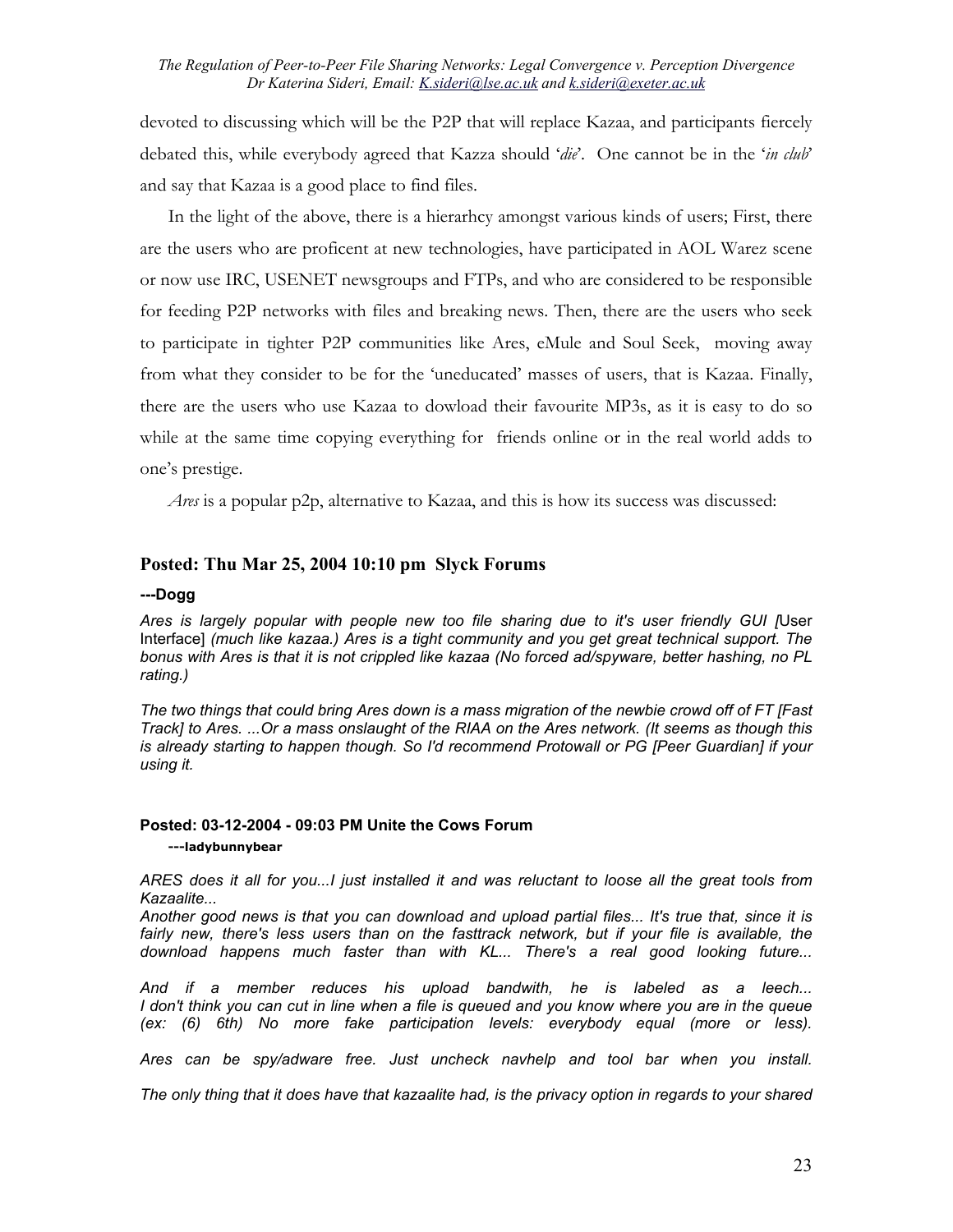*folder. When someone uploads from you, they can go into your shared folder. Just keep yourself protected (peerguardian etc...) and you should be fine So far, I'm very satisfied and IMPRESSED...*

#### **Hate the RIAA**

Part of the common language used is the 'hate the RIAA' language. Users are very upset with the role of the Recording Industry in the process and consider that it is the industry and not the artists who get advantage of intellectual property laws. As such, there is a growing sentiment that the current legal system is unfair.

| View Poll Results: Should companies be allowed to sue you for<br>filesharing? |                                           |                  |
|-------------------------------------------------------------------------------|-------------------------------------------|------------------|
| Yes                                                                           |                                           | $\bullet$ 11.11% |
| <b>No</b>                                                                     |                                           | 40 88.89%        |
|                                                                               | Voters: 45. You may not vote on this poll |                  |

**Figure 5 Zeropaid Forums April 2004** 

The argument then is that young artists may promote their music for example very well through P2P networks, or that artists could be compensated through compulsory licences or a monthly fee that can be paid to the Internet Service Provider. This view understands the RIAA lawsuits as a battle amongst users (the word '*guerrillas'* is often used in this context), governments, and corporate titans over control of information. Responses as to how artists should be compensated or whether the copying of files should be illegal vary. There are 'clean cut' answers and revolutionary ones.

The latter position assumes that there is a war with the corporate, monopolistic companies that dominate the arts. Indeed, most of the users argue that there is nothing wrong with file sharing and many point to that sharing MP3s with friends (which now number in millions) has nothing to do with piracy, as there is no commercial gain. Many say that they continue to buy CDs anyway, but now they only buy the good ones after having sampled music online. According to this view, a compilation of MP3s should be taken to resemble compilation tapes, as very few people would engage in downloading an entire album. If an album is good and offers attractive packaging (like photographs and other extras) then it simply cannot be replaced by downloading a couple of songs. Finally, users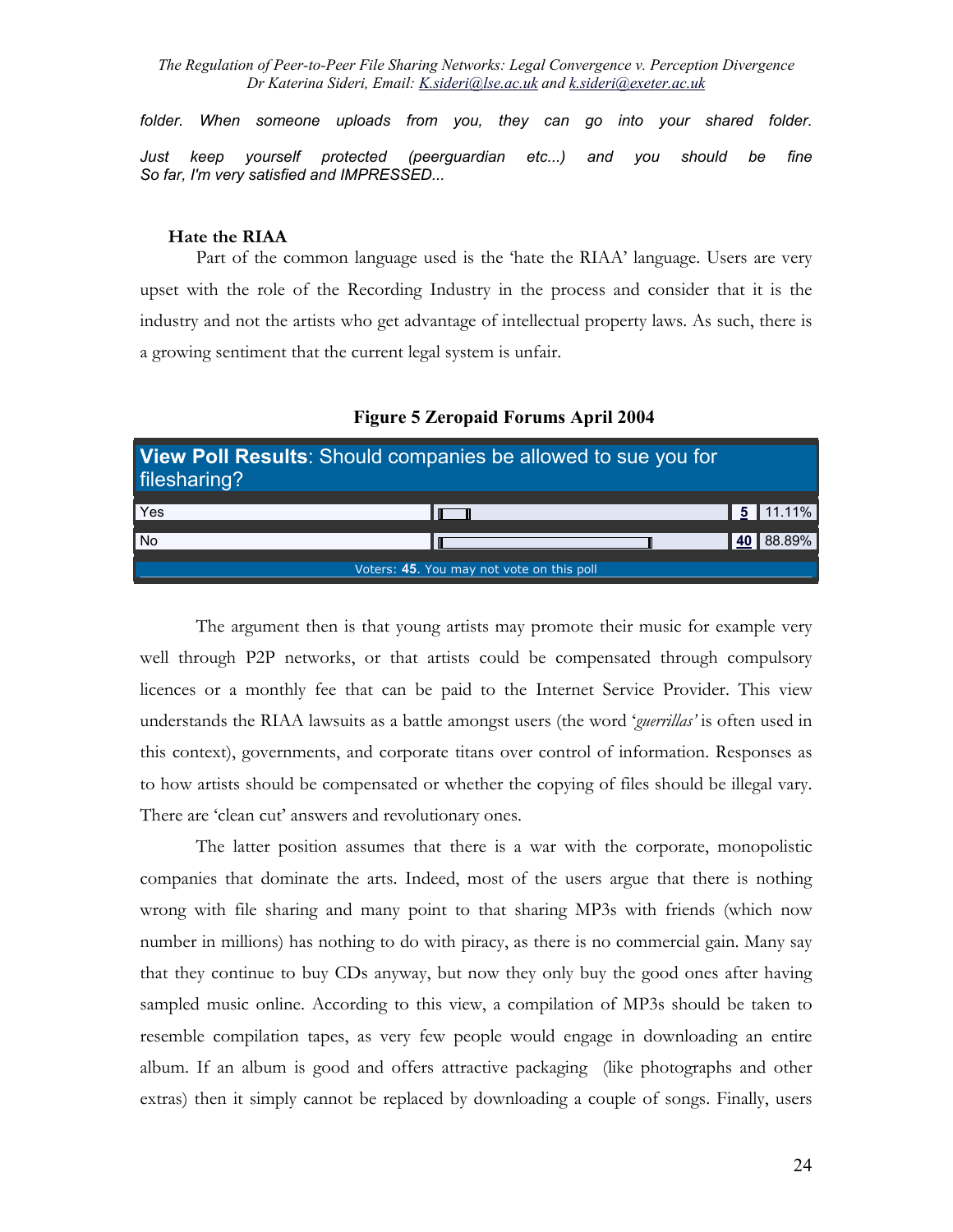argue that musicians may access a global audience instantly and P2P technology can function as a new disctribution channel where less money will be paid to cover promotion costs, as P2P networks already function as a way to discover new music.

### **Posted: Sat Sep 06, 2003 9:21 am/ Slyck forums**

### **---The\_CopyCat**

*The Movie industry claimed that the VCR was going to hurt their bussiness, they were wrong. The RIAA claims that file sharing will hurt them and they are just as wrong. What will hurt them is sueing the very people that buy their music, which just so happens to be alot of file sharers. People are not buying cd's now because the RIAA is trying to dictate and control us. I believe the copyright laws were put in place to keep people from redistributing mass amounts of material and profiting from it. Not to tell me how and when I can copy something I already paid for. If the RIAA would concentrate on delivering a quality product at a fair price and left file sharing alone, I think the music industry would do just fine. Instead they would rather call us all thieves, and try to pressure us into buying their garbage at ridiculous prices. They have nobody to thank for the current situation, but themselves.* 

#### *---Freedom of Thought*

*It all started when you started liking music. You went to the store and spent your whole allowance on some cds that you heard played on the radio. In the store, you were looked upon as a potential shoplifter, being young and probably not having any money. When you got home you*  listened to the cds and felt ripped off because there was only one good song and the rest were *crap. You tried to return the cds, but they wouldn't accept them back because they were open.*  Later on you found out that it only cost \$0.75 to make the cd that you bought for \$20 that only had *one good song. You thought music was about how it made you feel, how much fun you and your friends had while listening, not about money. Frustrated you talked with some friends about it and one of them suggested downloading music and movies for free off the net. You thought, piracy*  isn't that illegal? You jumped at the idea, sharing files was fun, you met a lot of friends online, and *you would help each other out. You found what you needed and got the best technical support there was, your share friends on forums. Then one of your favorite link sites was taken down. With disbelief you realized how much this community meant to you and that you were a part of something real. It was shut down by the 'industry', the same people, (yes, people because corporations the whole industry is made up of people, not some abstract idea) that sold you your first cds. ……… The community of millions of sharers is strong and growing. The industry is raping the artists and making enormous profits and peer to peer is taking it back. How can you steal something that is already stolen by the industry? There will be no stopping us, the harder they try, the harder they will be setback. Let's cut this cyst out once and for all, the industry will fall. Something new will take its place, something that will put back the way you felt while listening* when you first fell in love with sound. *Business has no place in creativity. There are subtle ways that we can fight back with. Being aware and constantly conscious of businesses that support copyright, intellectual property, the industry, and boycotting them. Being unafraid of intimidation*  and bulling, together we are strong in numbers. Our communities have already shown how well we can support our causes by donating in great numbers financially and in every other way. *Peers, all of us, stand up for your freedom of thought, for that can never be taken away.*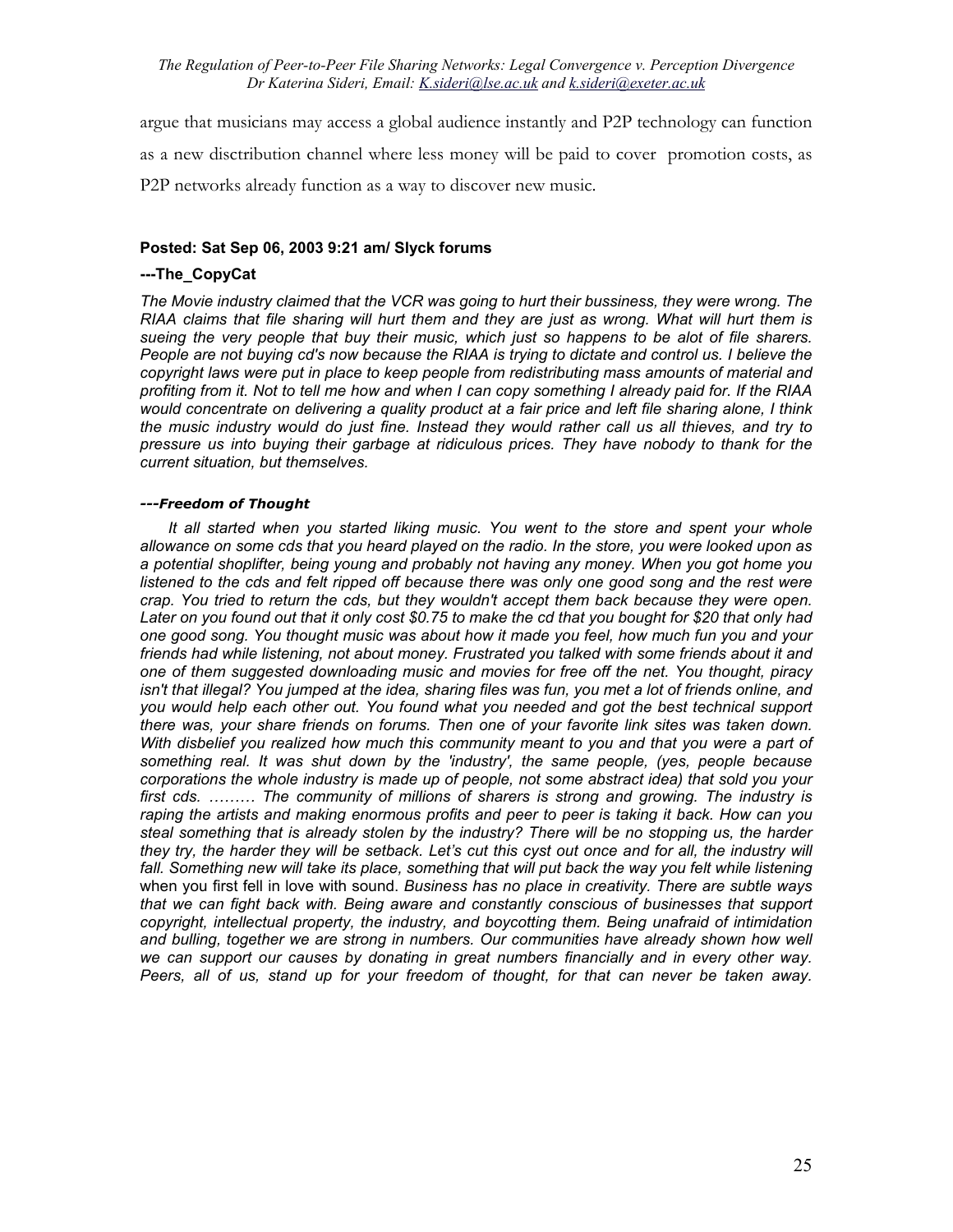| Kazaa Emerging Artists Channel    | 22.85 % (4020)    |  |
|-----------------------------------|-------------------|--|
| Radio                             | $22.14 \% (3895)$ |  |
| Sample new CDs in-store           | 18.00 % (3167)    |  |
| 30 second samples online          | 11.61 % (2042)    |  |
| Other                             | 8.73 % (1535)     |  |
| <b>Friends</b>                    | $8.54\%$ (1503)   |  |
| <b>Concerts</b>                   | 6.46 % (1136)     |  |
| Reviews in newspapers & magazines | $1.67 \% (294)$   |  |
| <b>Total votes: 17592</b>         |                   |  |

### **Figure 6: Opinion poll by Kazaa**

#### **Source: [http://www.kazaa.com/revolution/morethings\\_voteinpoll.htm](http://www.kazaa.com/revolution/morethings_voteinpoll.htm) webpage visited on 10/02/2004**

### **Is file sharing wrong? Be brave and answer.**

Other users argue that the Internet would have never been what it is today without technological experimentation. This view reminds us that the first modem was invented by teenagers as was the file transfer protocol and it is on the basis of inventions as these that messaging and instant chatting became possible.<sup>46</sup> Technology then gives vast opportunities and people exploit them. Moreover, users point to that copying files is the continuation of a practice that has always been exercised in the context of private copying for friends and family, but of course had never reached todays levels. Others, being a very small miniroty, hold a different opinion, saying that basically P2P users (including themselves) are egotistical, getting advantage of the situation and ripping off MP3s, without considering the harm to artists. All opinions are heard and debated with respect, even the last one that obviously presents a '*clean cut'* opinion about file sharing, as long as arguments are presented with eagerness, without fear or regret. For example, the users who argue for the action taken by the RIAA, themselves admit that they copy files. The same people who point to the dark side of file sharing have long been engaged in it and have earned the right to criticize it.

<span id="page-25-0"></span><sup>46</sup> Castells note 31 above.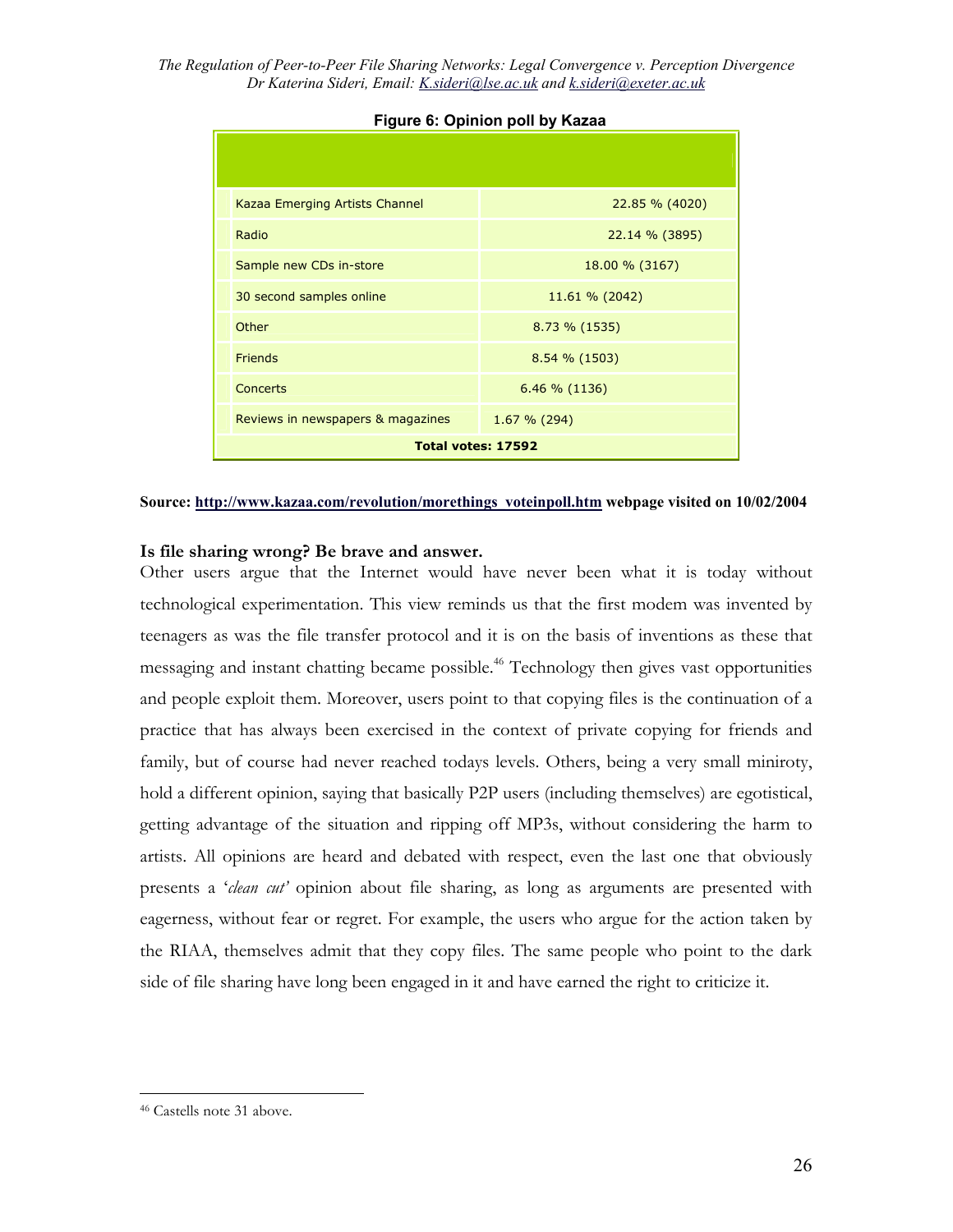However, acting like a 'child*'* and using terminology that points for example to asking '*forgiveness'* for illegal trade of files can seriously heart one's reputation. The following thread exemplifies this:

### **Thread: Forgive people for downloading Zeropaid Forums**

March 10th, 2004, 11:28 PM

 **---music500** Registered User, Joined: Feb 2004

I think it is a time where the MPAA and RIAA should forgive them. Well hell I love free stuff as well. They need to make a plan where they can get paid. Design a new bussiness and never be against there consumers people who buy there products. One thing lowering the cost of movies and music is for starters.

**---ROCKAMANIAC** 2 Yrs @ Zeropaid With RIAA & MPAA loosing millions over .mp3 downloads.... You expecting them to forgive us!

**---rebirth** Schematics Master Joined: Nov 2003 Location: Layton City, Utah ur stoopid

**---Arch Stanton** Registered User Joined: Feb 2004 Location: Vatican City

reading is fun **The Hunter** I like tan lines Joined: Apr 2002 Location: Nova Scotia

thread moved.

**Ne007** Registered User Joined: May 2003 Location: Mexico (hehe) The RIAA and MPAA are loosing millions because their business model is flawed.

Looking at supply and demand.....how could a company with an endless supply of a product have much of a demand?

**---baghdad\_steve15** One of the Intellectuals Joined: Aug 2003 Location: Andorra

They can "forgive" (I think pardon is the better word) all they want, but people won't stop downloading.

#### **---shawners**

Registered User Joined: Dec 2002 Location: In the Big Dallas

Actually after the lawsuits, and the stupidity they go through, im hopeing i can forgive them.

### **D. Conclusions**

Certain understandings underline conduct in P2P communites, which attribute meaning as to who is an insider and who is an outsider. The thesis of this paper is that coming to grips with these is important, as legal disobedience, and in particular, the puzzle of millions of users engaging in illegal activity on P2P networks, may be explained on the basis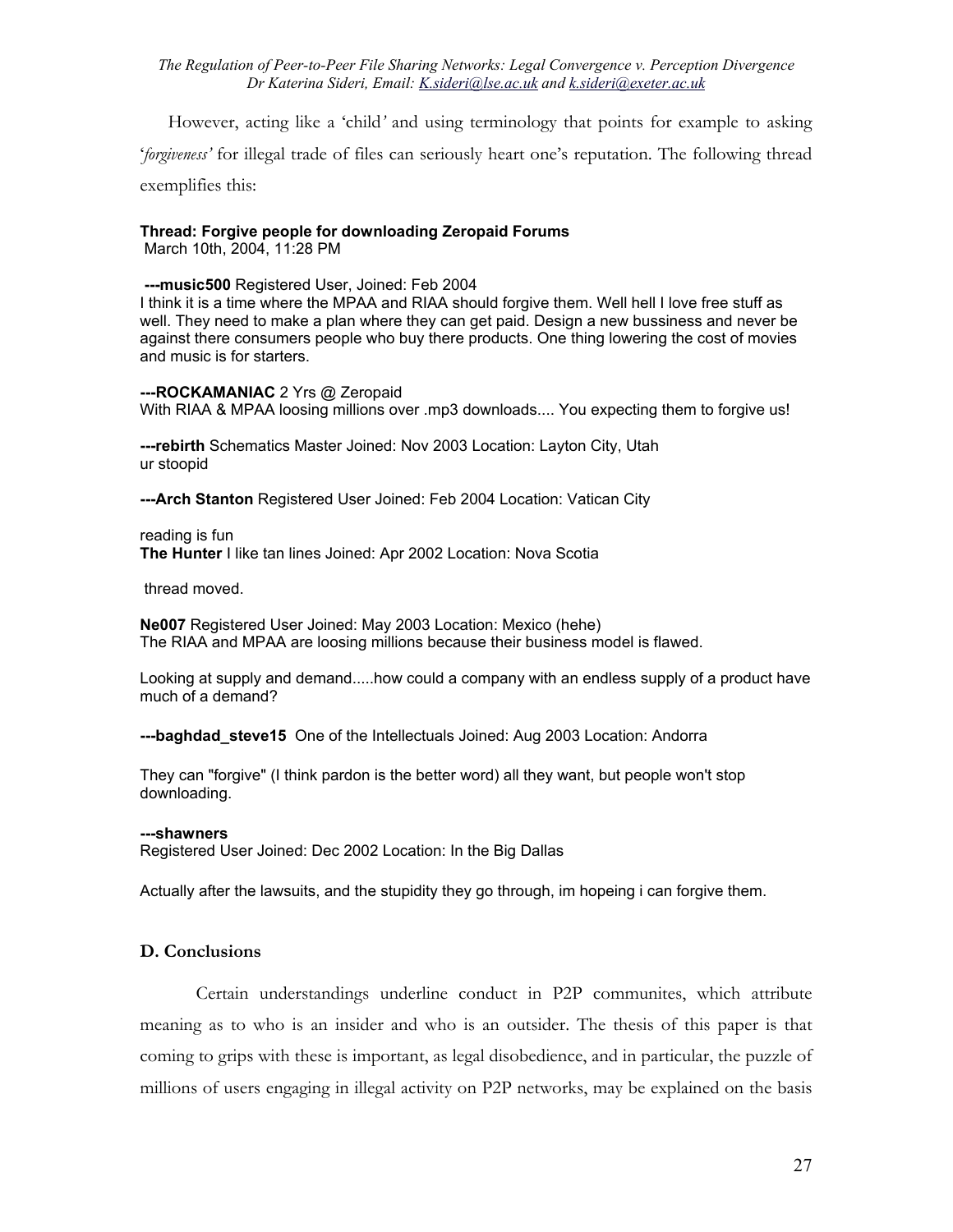of approval or disaproval by peers. This is because, if one accepts that earning prestige and status underline conduct, then belonging to P2P communities, simulatenously implies that one is to behave in certain ways to achieve this, as P2P users compete in competitive terrains for a higher rank in the established hierarchy of popularity, esteem and recognition.

The analysis of this paper suggested that the social system of P2P groups promotes an undertanding of prestige and recognition reflected in words such as 'warez', 'lame', 'newbies', 'leechers'. Copying for friends in the real world, sharing with (potentially millions of) friends one's files online, feeding the networks with breaking news and files, using the latest, technology or even better being able to engage in technological experimentation, all these adds to one's status as a genuine file sharer and what is one's worth in such communities. Users refer to themselves as a '*community*' and through chat, instant messaging and postings in forums of discussion, the private realm of home has expanded to include the fellow users online. Community support in P2P networks and clients certainly is a key element to the above. For example, Ares/Warez P2P provide for a community where users engage in dialogue with each other, and the Ares/Warez P2P developer himself maintains an open dialogue with the population, keeping it up-to-date with new features and bug fixes, and allowing it to give feedback to further improve the network.

P2P communities are underlined by a social system characterised by 'sharing' and 'giving', which, for one thing, always characterised the private conduct of young people (and not only) from the times of making compilation tapes for friends, while now, such 'private' conduct is being transformed to 'public', as one can make available to the public the entire contents of her computer's hard disc, if she wishes. Still, it is interesting that users' do not quite perceive this as 'making available to the public' but as sharing with peers tracks they like, while some do not even quite realise that this is illegal conduct, being unable to come to grips with the difference between *property* and *intellectual property*. It is for this reason that the entertainment industry is viewed as unfairly attacking users.

But P2P communities are not only underlined by sharing *per se*, but also by the fact that sharing online has been made possible and easy due to new technologies being themselves the result of technological experimentation on the part of a group of young people, who, in the past made possible the invention of the modem and the creation of the first USENET groups. In this respect, prestige and reputation are measured according to how much one uses P2P as well as how much one knows about it. At minimum, one would have to be able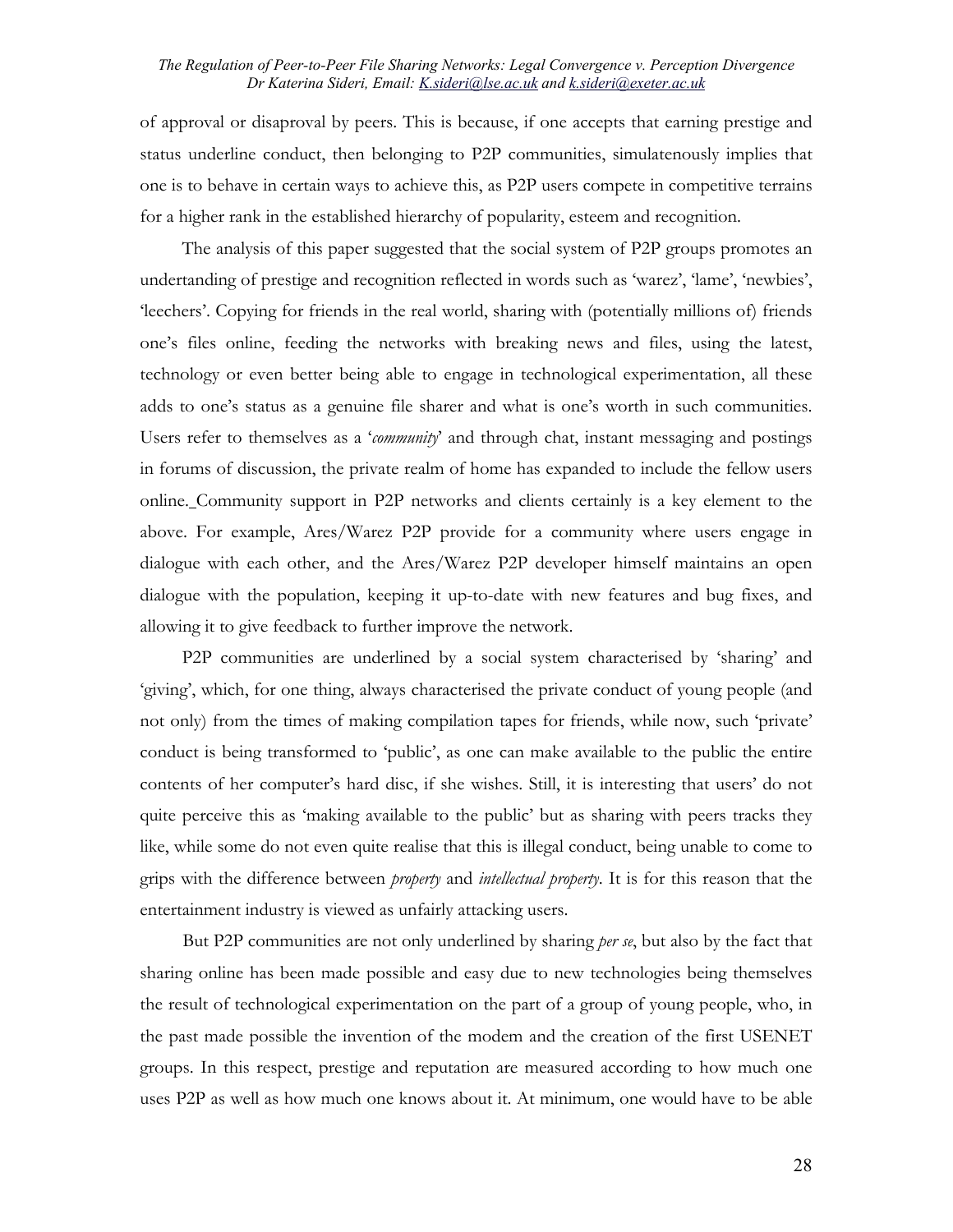to download a DivX from a P2P program, while advanced users would be able to run an IRC server, and to stream an Internet radio station. Finally, P2P communities are underlined by certain understandings as to what the hierarchical relationship is amongst P2P programs and between traditional file sharing and p2p. This hierarchy is established on the basis of where a true community of file sharers may thrive, as e-Donkey and Bit Torrent for example allow exchanging views about the quality of a music file and generally behave as one would behave with friends at home, that is listen to 'cool' music and exchange music files. And there is also a hierarchy amongst various kinds of users; First, there are the users who are proficient at new technologies, have participated in AOL Warez scene or now use IRC, USENET newsgroups and FTPs, and who are considered to be responsible for feeding P2P networks with files and breaking news. Then, there are the users who seek to participate in tighter P2P communities like Ares and eMule, and unlike Kazaa. Finally, there are the users who use Kazaa to download their favourite MP3s, as it is easy to do so while at the same time copying everything for friends online or in the real world adds to one's prestige. '*Newbies*' are assisted when they ask for help, but being a '*leecher*', not sharing but only taking, is unforgivable.

In a nutshell, P2P programs present us with an interesting instance, where we are called to simultaneously study legislative convergence and divergence of practices and social norms relevant to what constitutes copyright violation, as the latter are underpinned by social conventions, performed consciously or not, as to how prestige and reputation is earned over P2P networks.

### **Bibliography**

Abbate, J. (2000) Inventing the Internet. Inside Technology (Cambridge MA; MIT Press).

Austin, J. (1977) *Lectures on Jurisprudence and the Philosophy of Positive Law* (St. Clair Shores, MI: Scholarly Press).

Bentham, J. (1988) *A Fragment of Government* (Cambridge: Cambridge University Press).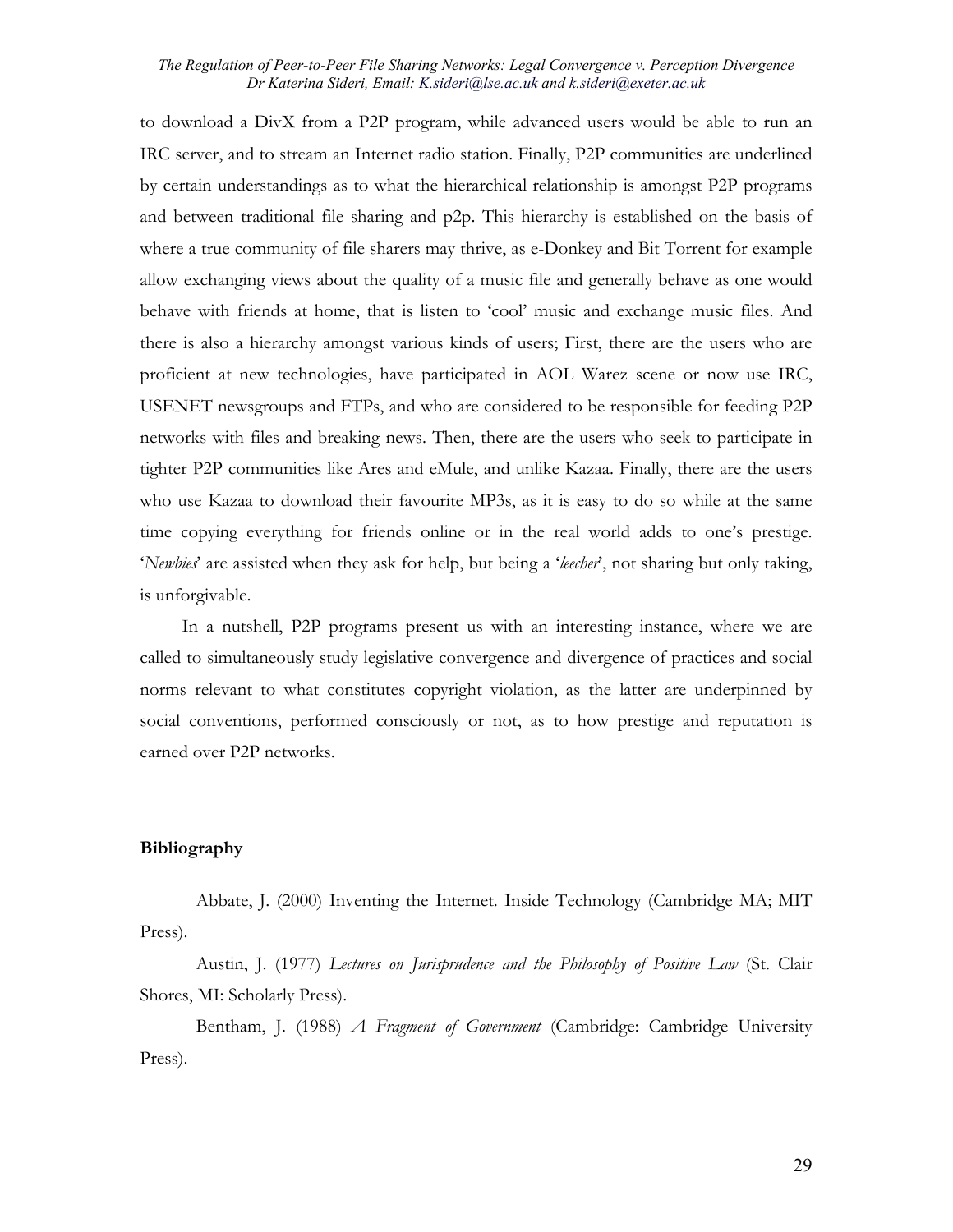Boden D. & Friedland R. (eds.), *Now/Here. Space, Time and Modernity* (Berkeley, University of California Press).

Bourdieu, P. (1972) *Esquisse d'une Théorie de la Pratique. Precédé de Trois Etudes d'Ethnologie Kabyle* (Geneve: Droz).

Bourdieu, P. (1977) *Outline of a Theory of Practice* (Cambridge: Cambridge University Press, orig. 1972).

Bourdieu, P. (1979) *Algeria 1960: Essays* (Cambridge [Eng.]; New York: Cambridge University Press).

Bourdieu, P. (1980) 'Le capital social' 32 *Actes de la Recherche en Sciences Sociales* 2-21.

Bourdieu, P. (1984) *Distinction: A Social Critique of the Judgment of Taste* (London: Routledge & Kegan Paul, orig. 1979).

Bourdieu, P. (1986a) 'La force du droit: Eléments pour une sociologie du champ juridique' 64 *Actes de la Recherche en Sciences Sociales* 3-19.

Bourdieu, P. (1986b) 'The forms of capital' in Richardson, J. G. (ed) (1986) *Handbook of Theory and Research for the Sociology of Education* (New York: Greenwood Press).

Bourdieu, P. (1986c) 'Habitus, code et codification' 64 *Actes de la Recherche en Sciences Sociales* 40-44.

Bourdieu, P. (1990) *The Logic of Practice* (Cambridge: Polity, orig. 1979).

Bourdieu, P. (1990) *In other Words. Essays Towards a Reflexive Sociology* (Oxford: Polity, orig. 1987).

Bourdieu, P. (1991) *Language and Symbolic Power* (Cambridge: Polity in association with Basil Blackwell, orig. 1977-1984).

Bourdieu, P. (1993) *The Field of Cultural Production: Essays on Art and Literature*  (Cambridge: Polity Press, orig. 1992).

Bourdieu, P. (1994) 'Rethinking the state: Genesis and structure of the bureaucratic field' 12.

*Sociological Theory* 1-18.

Bourdieu, P. (1996) *State Nobility: Elite Schools in the Field of Power* (Oxford: Polity Press, orig. 1989).

Bourdieu, P. and Wacquant, L. (1992) *An Invitation to Reflexive Sociology* (Chicago: University of Chicago Press).

Castells, M. (first ed 1996) *The Rise of the Network Society* (Oxford: Blackwell).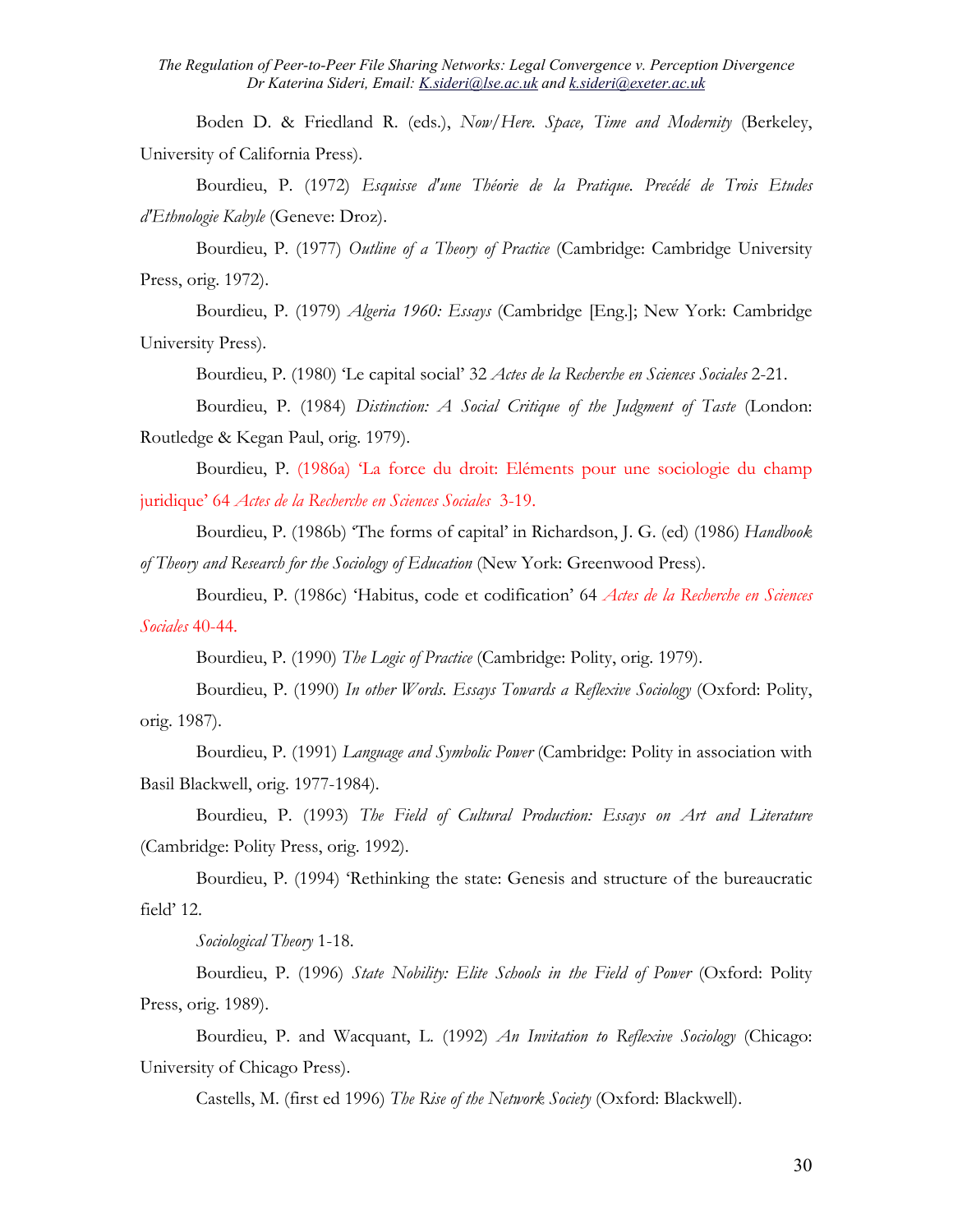Castells, M. (2001) *The Internet Galaxy: Reflections on the Internet, Business and Society* (Oxford; New York: Oxford University Press).

Comaroff, J. & Comaroff, J. (1991) *Of Revelation and Revolution: Christianity, Colonialism and Consciousness in South Africa* (Chicago: University of Chicago Press).

Durkheim, E. (1933 orig. 1893) The Division of Labor in Society (New York: Free Press).

Dworkin, R. (1986) *Law's Empire* (Cambridge: Harvard University Press)

Epstein, J. S., (ed) (1998) *Youth Culture. Identity in a Postmodern World* (Malden, Mass. and Oxford, UK: Blackwell).

Foucault, M. (1972) *The Archaeology of Knowledge* (London: Tavistock Publications, orig. 1969).

Foucault, M. (1979) *Discipline and Punish: The Birth of the Prison (*Harmondsworth: Penguin, orig. 1975).

Foucault, M. (1981) *The history of Sexuality Vol 1: An introduction* (Harmondsworth: Penguin, orig. 1976).

Foucault, M. (1990) *Madness and Civilisation: A History of Insanity in the Age of Reason* (London: Routledge, orig. 1961).

Garon, J. M. (2003) 'Normative Copyright: A Conceptual Framework for Copyright Philosophy' (2003) 88 *Cornell Law Review* 1278.

Goffman, E. (1967) *Interaction Ritual: Essays in Face-to-Face Behavior* (London; Chicago: The Penguin Press: Aldine).

Goffman, E. (1959) *The Presentation of Self in Everyday Life* (New York: Doubleday; London: Mayflower).

Gross, E. F., Juvonen, J. and Gable, S. (2002) 'Internet use and well-being in adolescence' 58 *Journal of Social Issues* 75.

Gulliver, P. H. (1979) *Disputes and Negotiations: A Cross-Cultural Perspective* (New York: Academic Press).

Gurvitch, G. (1947) *Sociology of Law* (Butler and Tanner).

Hart, H.L.A. (1994) *The Concept of Law* (Oxford: Oxford University Press, second ed).

Himanen, P. (2001) *The Hacker Ethic: A Radical Approach to the Philosophy of Business*  (New York: Random House).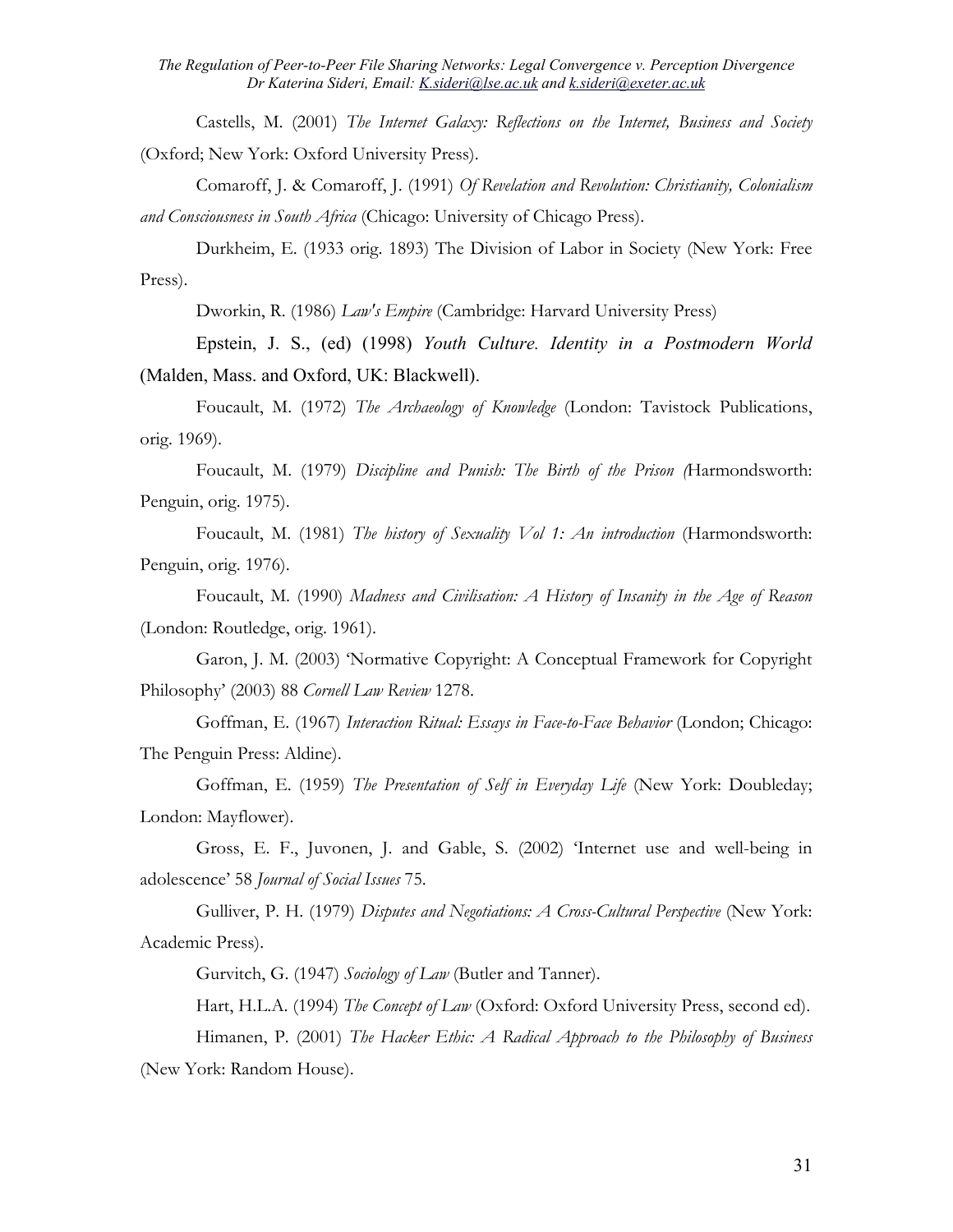Hirsch, S. F. & Lazarus-Black, M. (1994) *Contested States: Law, Hegemony and Resistance* (New York: Routledge).

Hunt, A. (1985) 'The ideology of law: Advances and problems in recent applications of the concept of ideology to the analysis of law' 19 *Law and Society Review* 11-37.

Hunter D. and Lastowka, G. (2004) 92 'The Laws of the Virtual Worlds' *California Law Review* 1.

Jensen, C. (2003) **'**The More Things Change, The More They Stay The Same: Copyright, Digital Technology and Social Norms' (2003) *56 Stanford Law Review 531.* 

Jones, S. (1999) *Doing Internet Research. Critical Issues and Methods for Examining the Net* (Thousand Oaks: Sage Publications).

Katz, J. and Aakhus, M. (eds) *Perpetual Contact: Mobile Communication, Private Talk, Public Performance* (Cambridge : Cambridge University Press).

Lessig, L. 'The Regulation of Social Meaning' 62 *University of Chicago Law Review* 943.

Lessig, L. (1998) 'The New Chicago School' 27 *Journal of Legal Studies* 661.

Lévi-Strauss, C. (1963) *Structural Anthropology* (New York: Basic Books, orig. 1958).

Levy, S (1984) Hackers: Heroes of the Computer Revolution (Doubleday Books).

Mann, C. and Stewart, F. (2000) *Internet Communication and Qualitative Research. A Handbook for Researching Online*. (Thousand Oaks: Sage).

Mead, G. H. (1967) *Mind, Self and Society: From the Standpoint of a Social Behaviourist*  (Chicago: University of Chicago Press, orig. 1934).

Mitnick, K. D., Simon W. L. and Wozniak, S. (2001) *The Art of Deception: Controlling the Human Element of Security* (Indianapolis: Wiley Publishing).

Moohr S. G. (2003) 'The Crime of Copyright Infringement: An Inquiry based on Morality, Harm and Criminal Theory' 83 *Boston University Law Review* 731.

Nader, L. and Nader, C. (1985) 'A wide angle on regulation: An anthropological perspective' in Noll R. (ed) (1985) *Regulatory Policy and the Social Sciences* (Berkeley: University of California Press).

Nader, L. (1990) *Harmony Ideology* (Stanford: Stanford University Press).

Nader, L. (2002) 'Controlling processes. Tracing the dynamic components of power' in Mundy M. (ed), *Law and Anthropology* (Aldershot, Burlington, USA: Ashgate/Dartmouth).

Rawls, J. (1971) *Theory of Justice* (Belknap; Harvard University Press)

Rawls, J. (1993) *Political Liberalism* (New York: Columbia University Press).